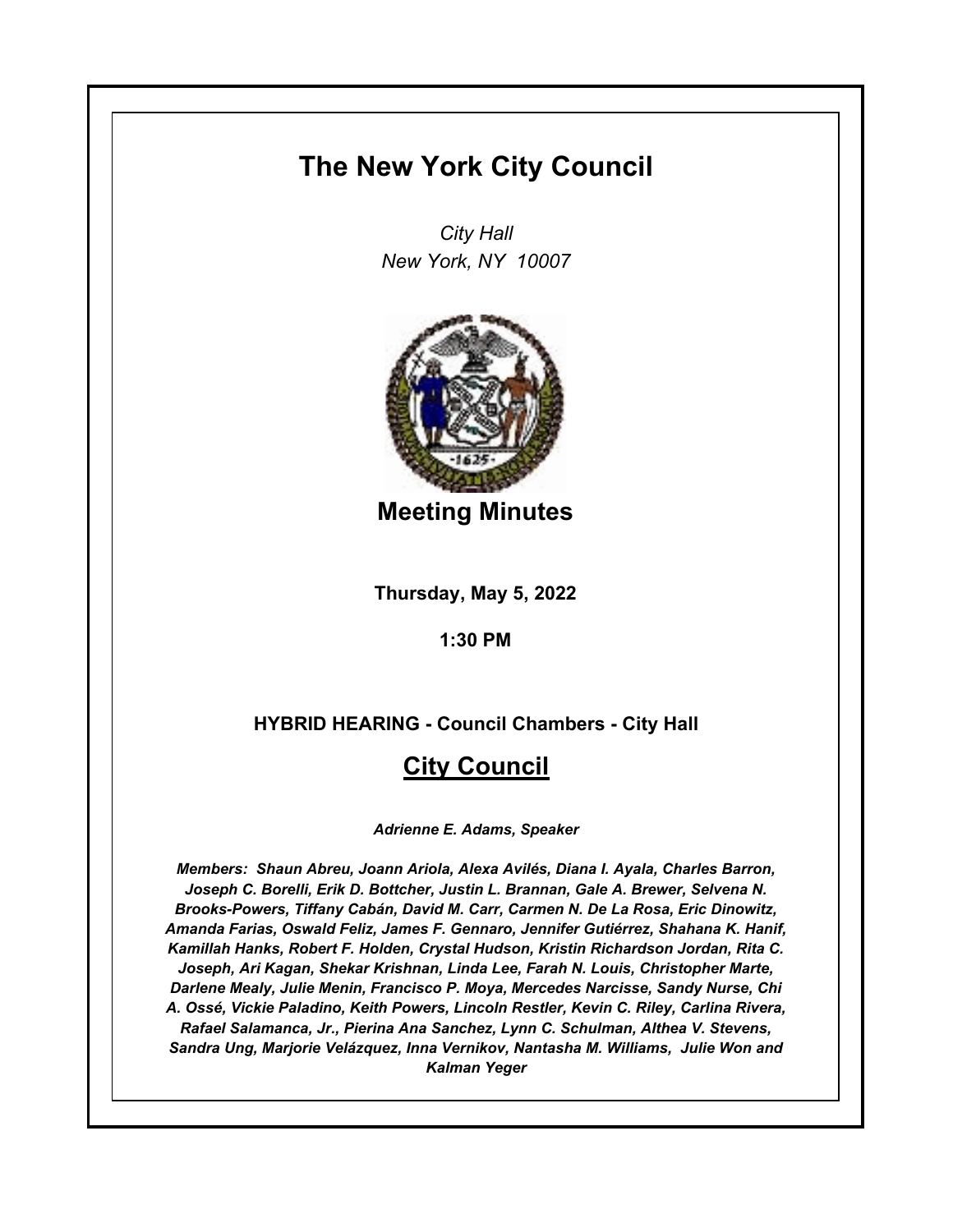*The Majority Leader (Council Member Powers) presiding as the President Pro Tempore.*

| 1. | Roll Call                  |                                                                                                                                                                                                                                                                                                                                                                                                                                                                            |
|----|----------------------------|----------------------------------------------------------------------------------------------------------------------------------------------------------------------------------------------------------------------------------------------------------------------------------------------------------------------------------------------------------------------------------------------------------------------------------------------------------------------------|
|    |                            | Present: Speaker Adams, Ayala, Abreu, Ariola, Avilés, Barron, Borelli, Bottcher, Brannan,<br>Brewer, Brooks-Powers, Cabán, Carr, De La Rosa, Dinowitz, Farías, Feliz,<br>Gennaro, Gutiérrez, Hanif, Hanks, Holden, Hudson, Richardson Jordan, Joseph,<br>Kagan, Krishnan, Lee, Louis, Marte, Mealy, Menin, Moya, Narcisse, Nurse,<br>Ossé, Paladino, Powers, Restler, Riley, Rivera, Salamanca Jr., Sanchez,<br>Schulman, Stevens, Ung, Velázquez, Williams, Won and Yeger |
|    |                            | Absent: Vernikov                                                                                                                                                                                                                                                                                                                                                                                                                                                           |
|    |                            | The presence of a quorum was announced by the Majority Leader and Acting President<br>Pro Tempore (Council Member Powers).                                                                                                                                                                                                                                                                                                                                                 |
|    |                            | There were 50 Council Members marked present at this hybrid Stated Meeting.                                                                                                                                                                                                                                                                                                                                                                                                |
| 2. | Invocation                 |                                                                                                                                                                                                                                                                                                                                                                                                                                                                            |
|    |                            | The Invocation was delivered by Reverend Rashad Raymond Moore, First Baptist Church<br>of Crown Heights, located at 450 Eastern Parkway, Brooklyn, N.Y. 11225.                                                                                                                                                                                                                                                                                                             |
|    |                            | Council Member Hudson moved to spread the Invocation in full upon the Record.                                                                                                                                                                                                                                                                                                                                                                                              |
| 3. | <b>Adoption of Minutes</b> |                                                                                                                                                                                                                                                                                                                                                                                                                                                                            |
|    |                            | Council Member Ayala moved that the Minutes of the Stated Meeting of April 14, 2022 be<br>adopted as printed.                                                                                                                                                                                                                                                                                                                                                              |
| 4. |                            | Messages & Papers from the Mayor                                                                                                                                                                                                                                                                                                                                                                                                                                           |
|    |                            | None                                                                                                                                                                                                                                                                                                                                                                                                                                                                       |
| 5. |                            | Communications from City, County & Borough Offices                                                                                                                                                                                                                                                                                                                                                                                                                         |
|    | M 0059-2022                | Communication from the Office of Management and Budget -<br>Submitting the Annual Statement of Debt Affordability, as<br>required by Chapter 16 of the Laws of 1997 of the State of New<br>York.                                                                                                                                                                                                                                                                           |
|    |                            | Attachments: Statement of Debt Affordability, May 5, 2022 - Stated Meeting Agenda                                                                                                                                                                                                                                                                                                                                                                                          |
|    |                            | This Communication was Rcvd, Ord, Prnt, Fld by Council                                                                                                                                                                                                                                                                                                                                                                                                                     |
|    | M 0060-2022                | Robert Hogan, a resident of Queens, Council candidate for<br>appointment to the New York City Civilian Complaint Review<br>Board, pursuant to § 440 (b)(1) of the New York City Charter.<br>Attachments: May 5, 2022 - Stated Meeting Agenda<br>This Communication was Referred to Comm by Council to the Committee on<br><b>Rules, Privileges and Elections</b>                                                                                                           |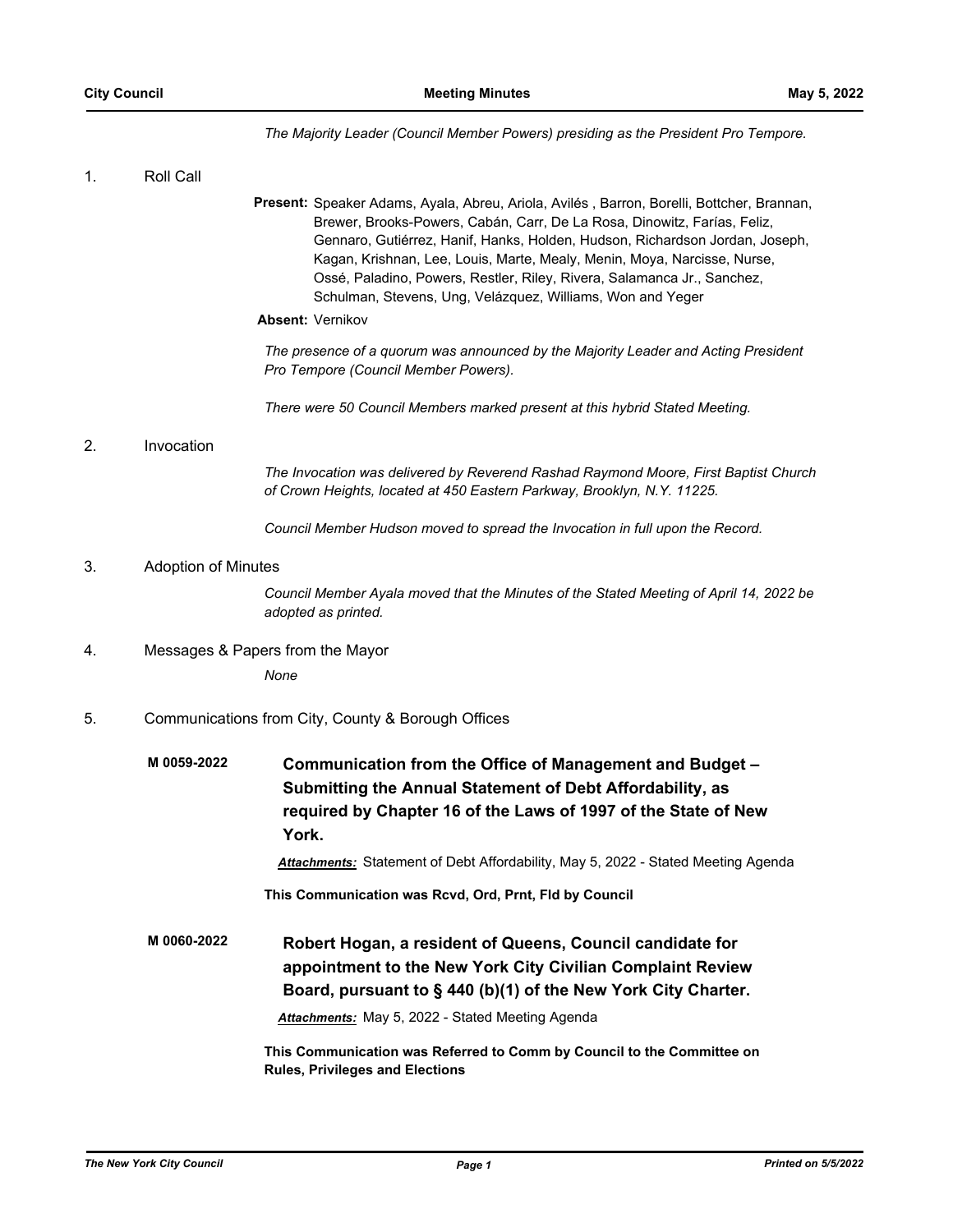#### 6. PETITIONS AND COMMUNICATIONS

*None*

#### 7. Land Use Call-Ups

*The Majority Leader and Acting President Pro Tempore (Council Member Powers) put the question whether the Council would agree with and adopt such motion which was decided in the affirmative by the following vote:*

## **By The Chair of the Land Use Committee (Council Member Salamanca) Pursuant to Sections 11.20(b-d) of the Council Rules and Section 197-d(b)(3) of the New York City Charter, the Council hereby resolves that the actions of the City Planning Commission on Application Nos. C 220136 ZSM, C 220137(A) ZSM, and C 220142 ZSM (ONE45/MUSEUM OF CIVIL RIGHTS) shall be subject to Council review. These items are related to Application Nos. C 220134 ZMM and N 220135 ZRM. M 0061-2022**

*Attachments:* May 5, 2022 - Stated Meeting Agenda

**A motion was made that this Land Use Call-Up be Approved, by Council approved by Roll Call.**

- **Affirmative:** Speaker Adams, Ayala, Abreu, Ariola, Avilés , Barron, Borelli, Bottcher, Brannan, Brewer, Brooks-Powers, Cabán, Carr, De La Rosa, Dinowitz, Farías, Feliz, Gennaro, Gutiérrez, Hanif, Hanks, Holden, Hudson, Richardson Jordan, Joseph, Kagan, Krishnan, Lee, Louis, Marte, Mealy, Menin, Moya, Narcisse, Nurse, Ossé, Paladino, Powers, Restler, Riley, Rivera, Salamanca Jr., Sanchez, Schulman, Stevens, Ung, Velázquez, Williams, Won and Yeger Affirmative: 50 -
	- Absent: 1 Vernikov

*At this point, the Majority Leader and Acting President Pro Tempore (Council Member Powers) declared that the aforementioned items were adopted and referred to the Committee on Land Use and to the appropriate Land Use Subcommittee.*

- 8. Communication from the Speaker
- 9. Discussion of General Orders
- 10. Reports of Special Committees

*None*

11. Reports of Standing Committees

Report of the Committee on Finance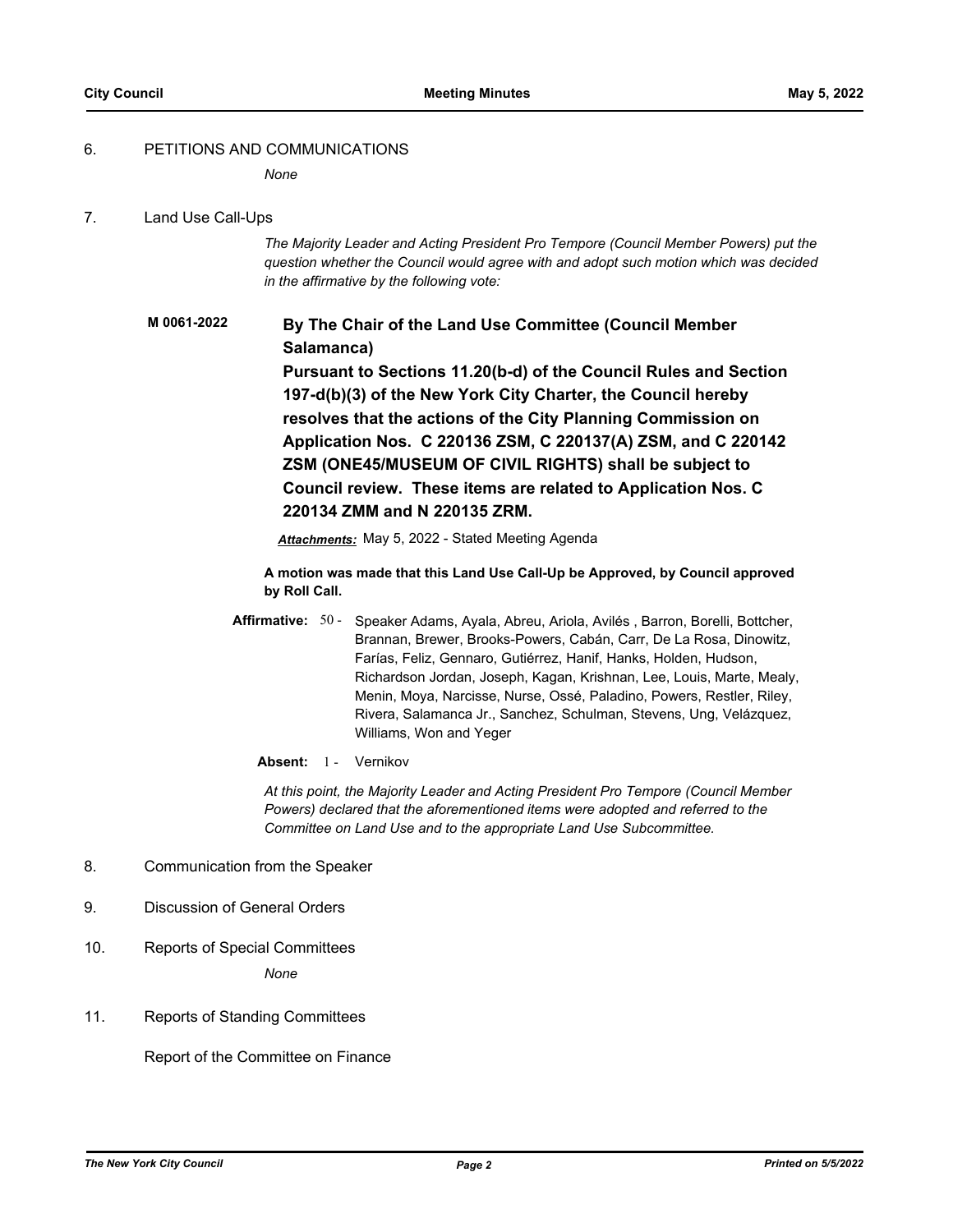#### **Resolution approving the new designation and changes in the designation of certain organizations to receive funding in the Expense Budget. Res 0154-2022**

*Attachments:* Res. No. 154, Charts for Resolution, Committee Report, May 5, 2022 - Stated Meeting Agenda

**A motion was made that this Resolution be Approved, by Council approved by consent Roll Call.**

Report of the Committee on Land Use

**Application No. G 220010 TAM (Second Avenue Subway Phase 2 MTA Disposition, Manhattan) submitted by the Metropolitan Transportation Authority (MTA) pursuant to Section 1266-c(5) of the New York State Public Authorities Law requesting approval of the disposition of city-owned property located at Block 1773, Lots 4 and 72, Borough of Manhattan, Community District 11, Council District 8. LU 0034-2022**

> *Attachments:* Calendar of the Landmarks, Public Sitings and Dispositions Subcommittee and Land Use Committee - April 4, 2022, April 14, 2022 - Stated Meeting Agenda, Calendar of the Subcommittee Meetings and Land Use Meeting - April 26 and 27, 2022, Land Use Calendar - April 27, 2022, Calendar of the Landmarks, Public Sitings and Dispositions Subcommittee and Land Use Committee - May 4, 2022, Committee Report, Res. No. 158, May 5, 2022 - Stated Meeting Agenda

## **A motion was made that this Land Use Application be Approved, by Council approved by Roll Call.**

- Affirmative: 49 Speaker Adams, Ayala, Abreu, Ariola, Avilés, Borelli, Bottcher, Brannan, Brewer, Brooks-Powers, Cabán, Carr, De La Rosa, Dinowitz, Farías, Feliz, Gennaro, Gutiérrez, Hanif, Hanks, Holden, Hudson, Richardson Jordan, Joseph, Kagan, Krishnan, Lee, Louis, Marte, Mealy, Menin, Moya, Narcisse, Nurse, Ossé, Paladino, Powers, Restler, Riley, Rivera, Salamanca Jr., Sanchez, Schulman, Stevens, Ung, Velázquez, Williams, Won and Yeger
	- **Abstain:** 1 Barron
	- Absent: 1 Vernikov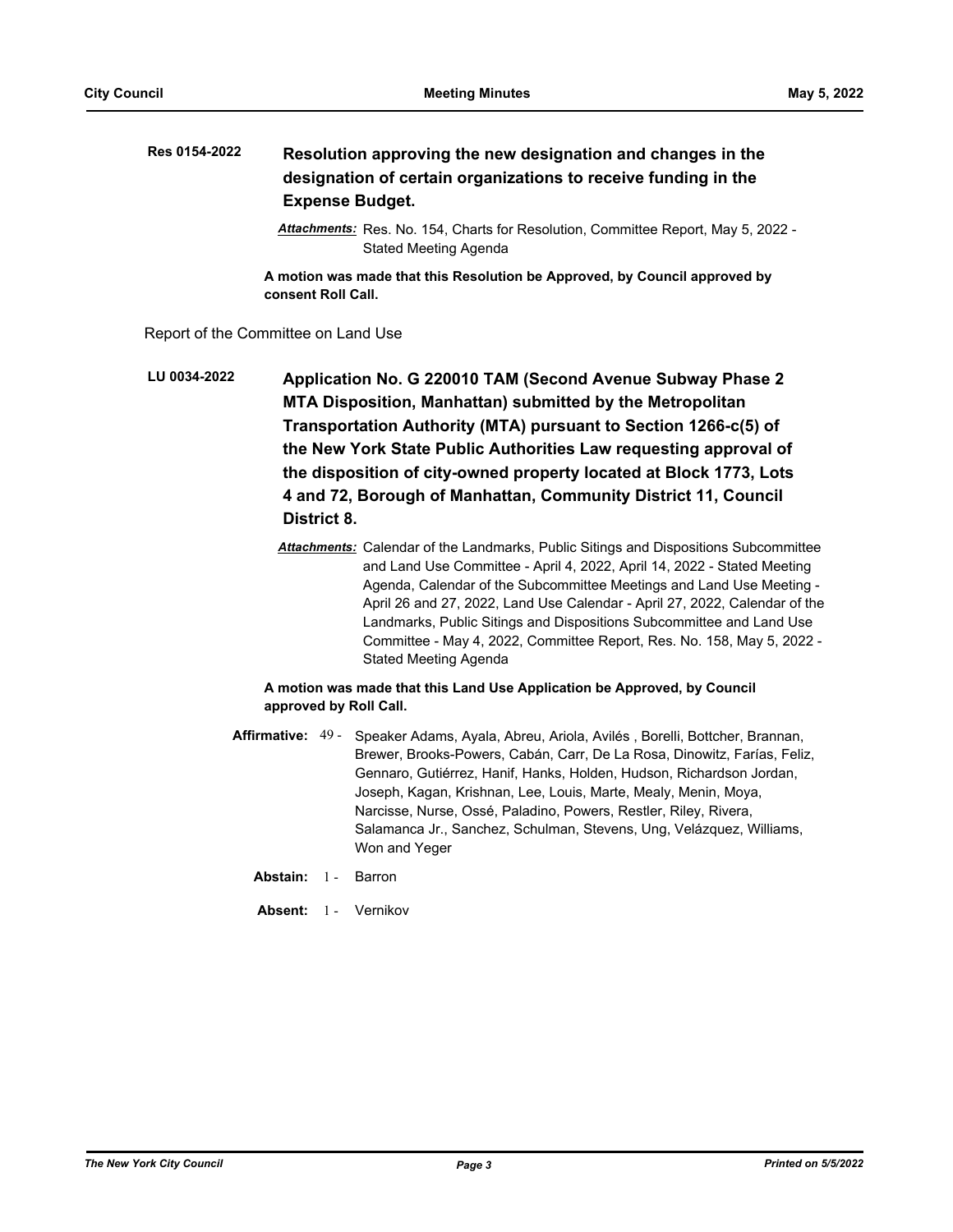| Res 0158-2022 | Resolution approving the transfer of real property located on       |
|---------------|---------------------------------------------------------------------|
|               | Block 1773, Lots 4 and 72, currently owned by the City of New       |
|               | York, to the Metropolitan Transportation Authority ("MTA"), to      |
|               | facilitate the construction of a new station entrance and ancillary |
|               | facility for the 125th Street station of the Second Avenue Subway   |
|               | Phase 2, in Community District 11, Borough of Manhattan (G)         |
|               | 220010 TAM; Preconsidered L.U. No. 34).                             |
|               |                                                                     |

*Attachments:* Calendar of the Landmarks, Public Sitings and Dispositions Subcommittee and Land Use Committee - April 4, 2022, April 14, 2022 - Stated Meeting Agenda, Calendar of the Subcommittee Meetings and Land Use Meeting - April 26 and 27, 2022, Land Use Calendar - April 27, 2022, Calendar of the Landmarks, Public Sitings and Dispositions Subcommittee and Land Use Committee - May 4, 2022, Committee Report, Res. No. 158, May 5, 2022 - Stated Meeting Agenda

#### **A motion was made that this Resolution be Approved, by Council approved by Roll Call.**

- Speaker Adams, Ayala, Abreu, Ariola, Avilés, Borelli, Bottcher, Brannan, Brewer, Brooks-Powers, Cabán, Carr, De La Rosa, Dinowitz, Farías, Feliz, Gennaro, Gutiérrez, Hanif, Hanks, Holden, Hudson, Richardson Jordan, Joseph, Kagan, Krishnan, Lee, Louis, Marte, Mealy, Menin, Moya, Narcisse, Nurse, Ossé, Paladino, Powers, Restler, Riley, Rivera, Salamanca Jr., Sanchez, Schulman, Stevens, Ung, Velázquez, Williams, Won and Yeger Affirmative: 49 -
	- **Abstain:** 1 Barron
	- **Absent:** 1 Vernikov
- **Application number G 220013 CCQ (Mount Neboh-Mount Carmel Cemetery Merger Request) submitted by Mount Carmel Cemetery pursuant to Section 1506(c) of the New York State Not-for-Profit Corporation Law requesting approval to merge the Mount Carmel Cemetery located at 83-55 Cypress Hills Street (Block 3750, Lot 655) with the Mount Neboh Cemetery located at 82-07 Cypress Hills Street (Block 3750, Lot 705), Borough of Queens, Community District 5, Council District 30. LU 0044-2022**
	- *Attachments:* Calendar of the Subcommittee Meetings and Land Use Meeting April 26 and 27, 2022, April 28, 2022 - Stated Meeting Agenda, Hearing Testimony - Landmarks 4-4-22, Calendar of the Landmarks, Public Sitings and Dispositions Subcommittee and Land Use Committee - May 4, 2022, Committee Report, Res. No. 159, May 5, 2022 - Stated Meeting Agenda

**A motion was made that this Land Use Application be Approved, by Council approved by consent Roll Call.**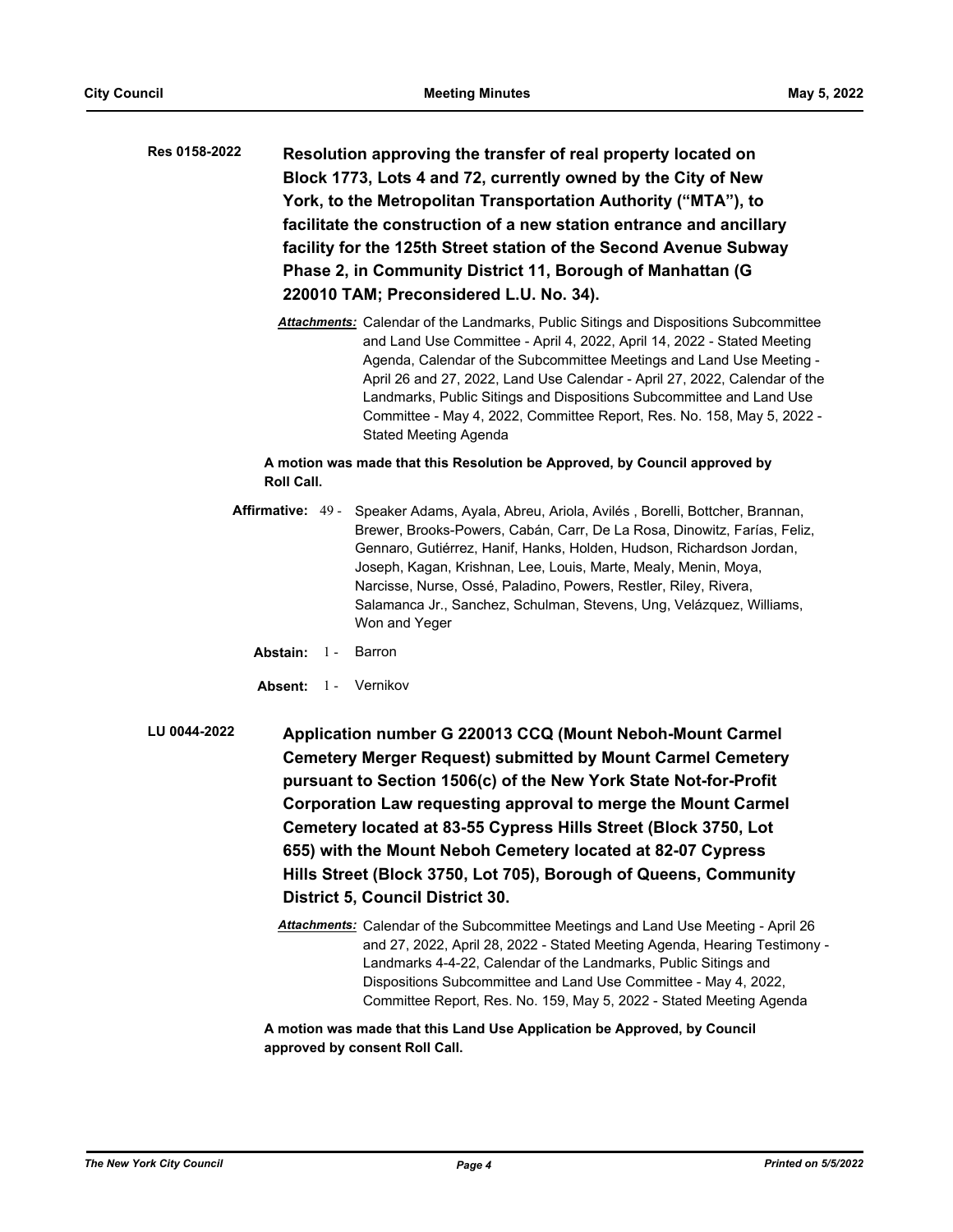- **Resolution approving the cemetery merger request of the Mount Carmel Cemetery located at 83-55 Cypress Hills Street (Block 3750, Lot 655) with the Mount Neboh Cemetery located at 82-07 Cypress Hills Street (Block 3750, Lot 705), Borough of Queens, for use as cemetery purposes (Application No. G 220013 CCQ; Preconsidered L.U. No. 44) Res 0159-2022**
	- *Attachments:* Calendar of the Subcommittee Meetings and Land Use Meeting April 26 and 27, 2022, April 28, 2022 - Stated Meeting Agenda, Hearing Testimony - Landmarks 4-4-22, Calendar of the Landmarks, Public Sitings and Dispositions Subcommittee and Land Use Committee - May 4, 2022, Committee Report, Res. No. 159, May 5, 2022 - Stated Meeting Agenda

**A motion was made that this Resolution be Approved, by Council approved by consent Roll Call.**

Report of the Committee on Parks and Recreation

#### **A Local Law to amend the administrative code of the city of New York, in relation to reporting on park and playground inspections conducted by the department of parks and recreation Int 0173-2022-A**

*Attachments:* Summary of Int. No. 173-A, Summary of Int. No. 173, Int. No. 173, April 14, 2022 - Stated Meeting Agenda, Committee Report 4/22/22, Hearing Testimony 4/22/22, Committee Report 5/4/22, Proposed Int. No. 173-A - 5/3/22, Committee Report - Stated Meeting, Fiscal Impact Statement, May 5, 2022 - Stated Meeting Agenda

## **A motion was made that this Introduction be Approved by Council approved by consent Roll Call.**

## 12. General Orders Calendar

Commissioner of Deeds

**A motion was made that this Commissioner of Deeds be Approved, by Council approved by consent Roll Call.**

Coupled on General Orders Calendar

Finance

**Resolution approving the new designation and changes in the designation of certain organizations to receive funding in the Expense Budget. Res 0154-2022**

> *Attachments:* Res. No. 154, Charts for Resolution, Committee Report, May 5, 2022 - Stated Meeting Agenda

Land Use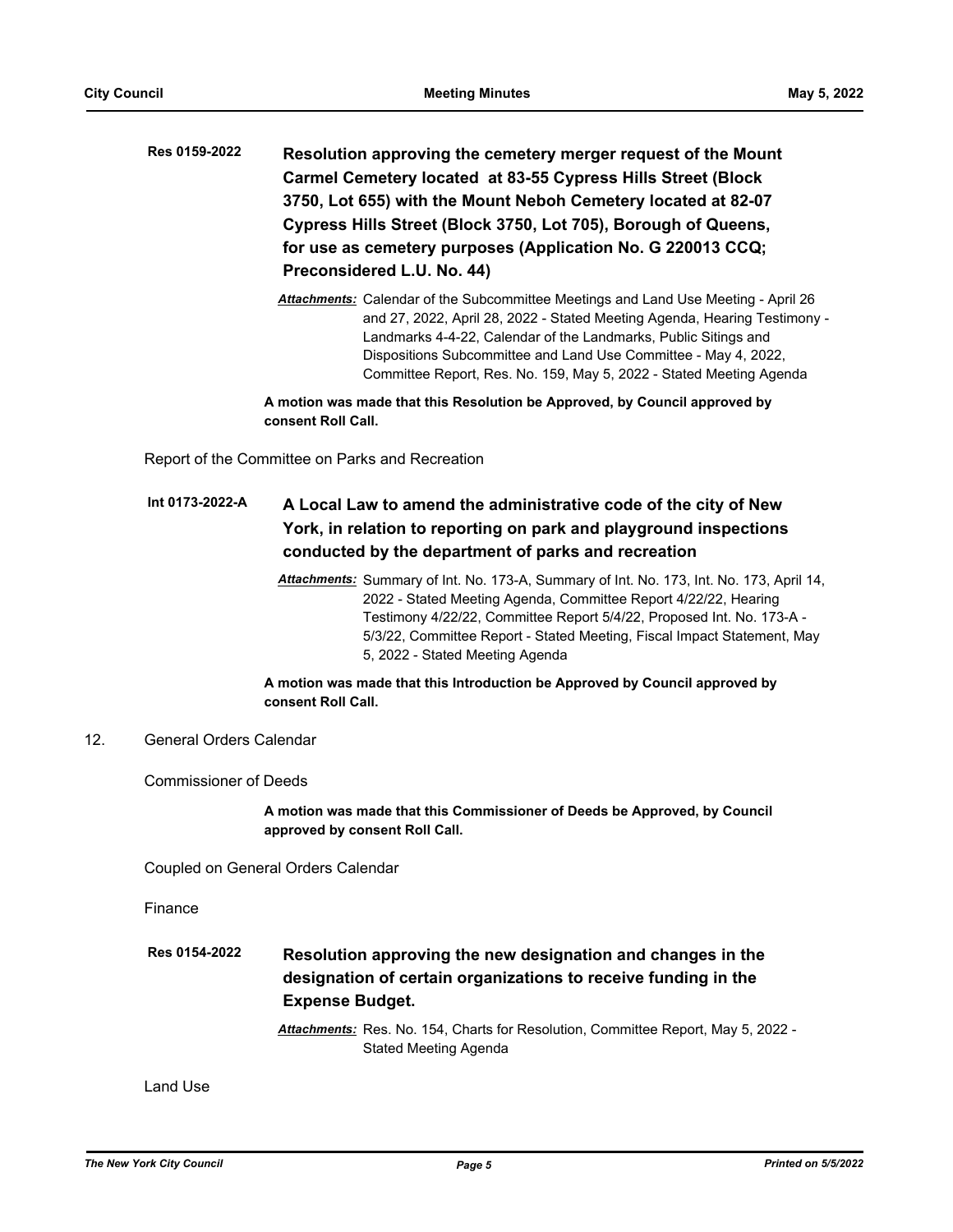| Res 0158-2022 | Resolution approving the transfer of real property located on       |  |  |  |
|---------------|---------------------------------------------------------------------|--|--|--|
|               | Block 1773, Lots 4 and 72, currently owned by the City of New       |  |  |  |
|               | York, to the Metropolitan Transportation Authority ("MTA"), to      |  |  |  |
|               | facilitate the construction of a new station entrance and ancillary |  |  |  |
|               | facility for the 125th Street station of the Second Avenue Subway   |  |  |  |
|               | Phase 2, in Community District 11, Borough of Manhattan (G)         |  |  |  |
|               | 220010 TAM; Preconsidered L.U. No. 34).                             |  |  |  |
|               |                                                                     |  |  |  |

- *Attachments:* Calendar of the Landmarks, Public Sitings and Dispositions Subcommittee and Land Use Committee - April 4, 2022, April 14, 2022 - Stated Meeting Agenda, Calendar of the Subcommittee Meetings and Land Use Meeting - April 26 and 27, 2022, Land Use Calendar - April 27, 2022, Calendar of the Landmarks, Public Sitings and Dispositions Subcommittee and Land Use Committee - May 4, 2022, Committee Report, Res. No. 158, May 5, 2022 - Stated Meeting Agenda
- **Resolution approving the cemetery merger request of the Mount Carmel Cemetery located at 83-55 Cypress Hills Street (Block 3750, Lot 655) with the Mount Neboh Cemetery located at 82-07 Cypress Hills Street (Block 3750, Lot 705), Borough of Queens, for use as cemetery purposes (Application No. G 220013 CCQ; Preconsidered L.U. No. 44) Res 0159-2022**
	- *Attachments:* Calendar of the Subcommittee Meetings and Land Use Meeting April 26 and 27, 2022, April 28, 2022 - Stated Meeting Agenda, Hearing Testimony - Landmarks 4-4-22, Calendar of the Landmarks, Public Sitings and Dispositions Subcommittee and Land Use Committee - May 4, 2022, Committee Report, Res. No. 159, May 5, 2022 - Stated Meeting Agenda

## Parks and Recreation

- **A Local Law to amend the administrative code of the city of New York, in relation to reporting on park and playground inspections conducted by the department of parks and recreation Int 0173-2022-A**
	- *Attachments:* Summary of Int. No. 173-A, Summary of Int. No. 173, Int. No. 173, April 14, 2022 - Stated Meeting Agenda, Committee Report 4/22/22, Hearing Testimony 4/22/22, Committee Report 5/4/22, Proposed Int. No. 173-A - 5/3/22, Committee Report - Stated Meeting, Fiscal Impact Statement, May 5, 2022 - Stated Meeting Agenda

## General Orders Calendar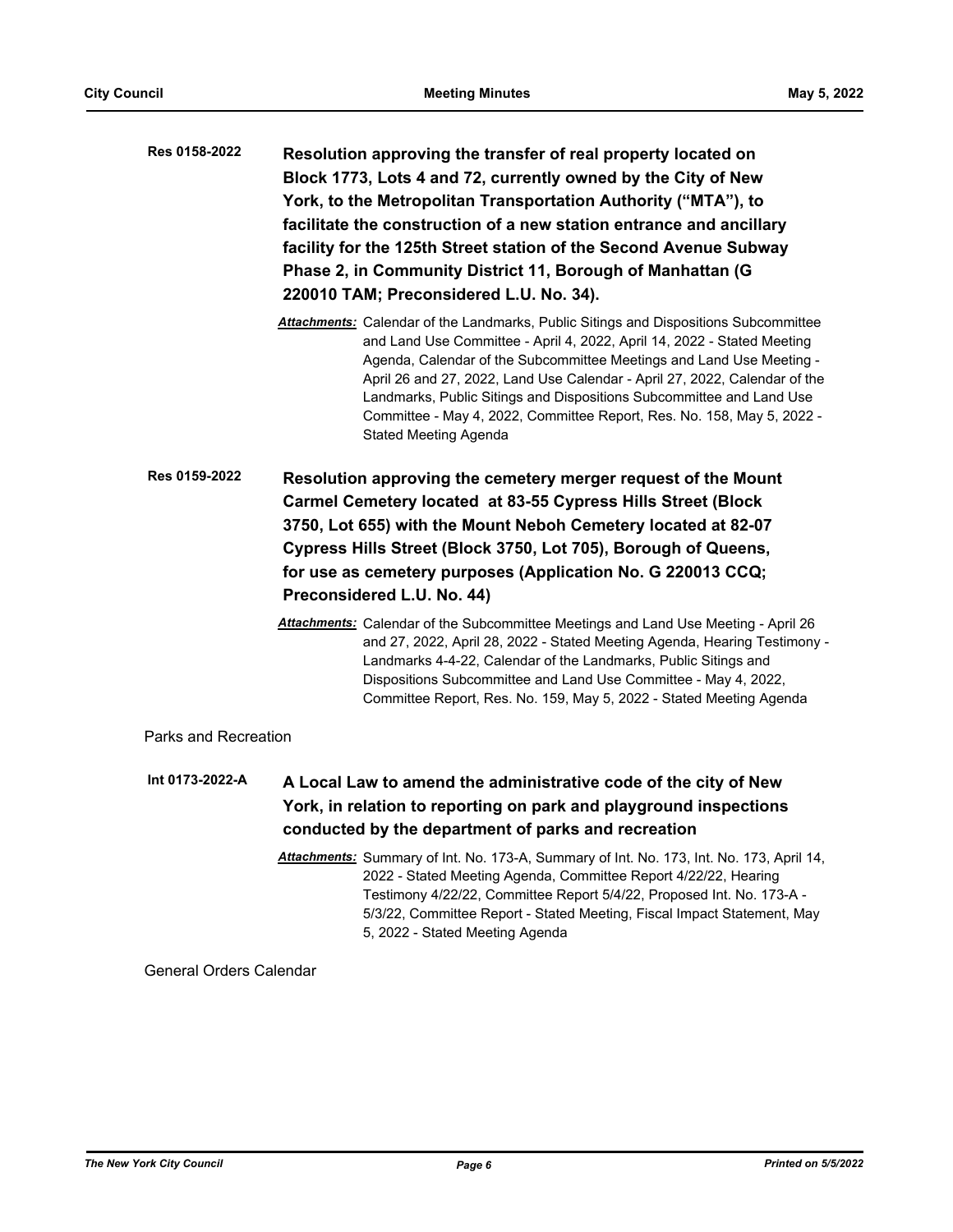## **T2022-0001 Commissioner of Deeds**

*Attachments:* February 10, 2022 - Stated Meeting Agenda, Hearing Transcript - Stated Meeting 2-10-22, March 10, 2022 - Stated Meeting Agenda, Hearing Transcript - Stated Meeting 3-10-22, March 24, 2022 - Stated Meeting Agenda, Minutes of the Stated Meeting - February 10, 2022, May 5, 2022 - Stated Meeting Agenda

*The Majority Leader and Acting President Pro Tempore (Council Member Powers) put the question whether the Council would agree with and adopt such reports, which were decided in the affirmative by the following vote:*

#### Passed The Consent Agenda

#### **A motion was made that these files be approved by consent vote.**

- Affirmative: 50 Speaker Adams, Ayala, Abreu, Ariola, Avilés, Barron, Borelli, Bottcher, Brannan, Brewer, Brooks-Powers, Cabán, Carr, De La Rosa, Dinowitz, Farías, Feliz, Gennaro, Gutiérrez, Hanif, Hanks, Holden, Hudson, Richardson Jordan, Joseph, Kagan, Krishnan, Lee, Louis, Marte, Mealy, Menin, Moya, Narcisse, Nurse, Ossé, Paladino, Powers, Restler, Riley, Rivera, Salamanca Jr., Sanchez, Schulman, Stevens, Ung, Velázquez, Williams, Won and Yeger
	- Absent: 1 Vernikov

*The following files were removed from the General Order Calendar and voted separately:*

*L.U. No. 34 & Res. No. 158, VOTE: 49-0-1 - Abstention: CM Barron.*

*See files for individual votes.*

- Introduction & Reading of Bills See Attached 13.
- 14. Discussion of Resolutions
- 15. Resolutions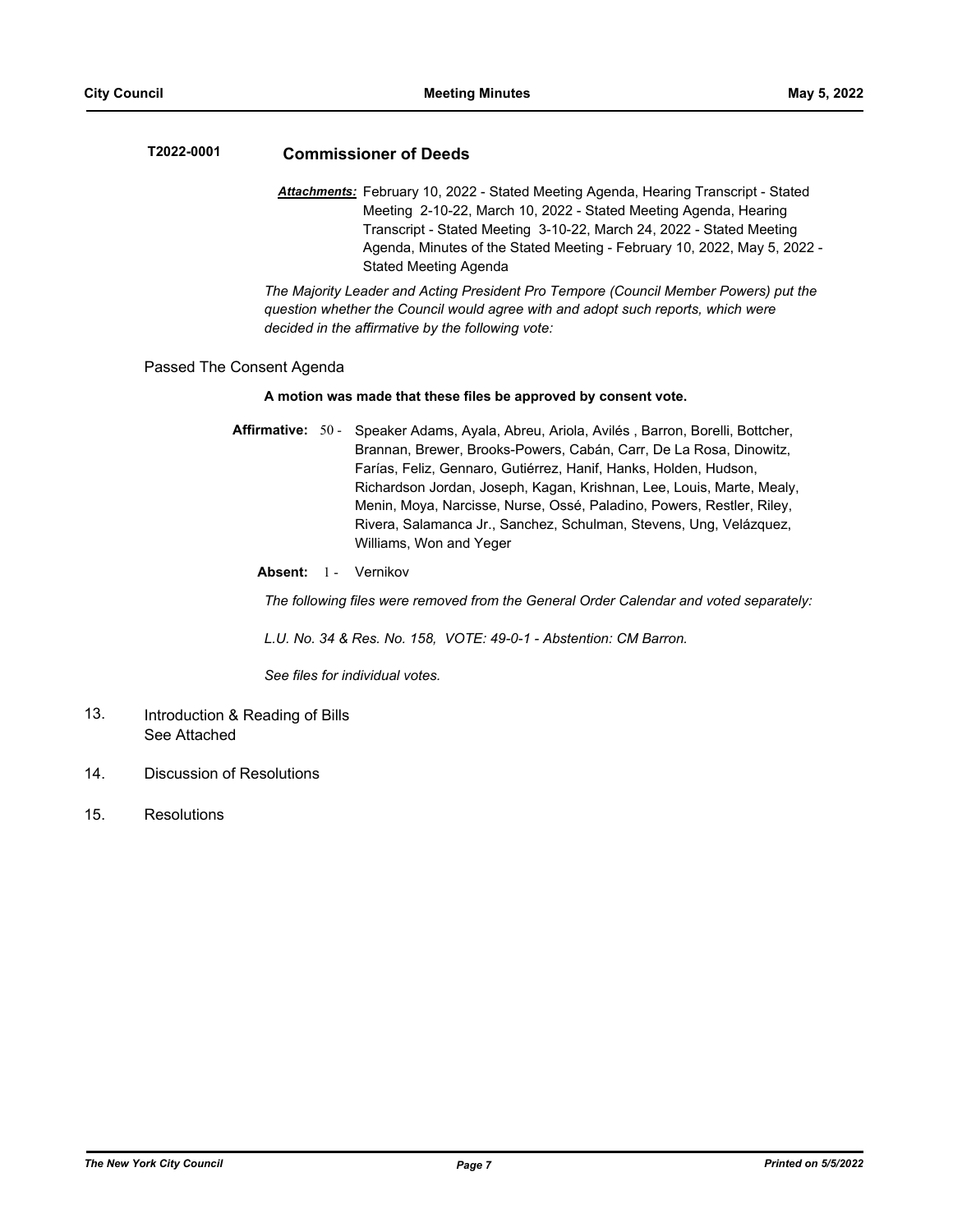| <b>Res 0021-2022</b> | Resolution reaffirming New York City's status as a Purple Heart |
|----------------------|-----------------------------------------------------------------|
|                      | City and calling on the State Legislature to pass, and the      |
|                      | Governor to sign A.7961/S.2279, designating the State of New    |
|                      | York a Purple Heart State.                                      |

*Attachments:* Res. No. 21, February 24, 2022 - Stated Meeting Agenda, Hearing Transcript - Stated Meeting 2-24-22, Committee Report 4/4/22, Hearing Testimony 4/4/22, Committee Report 5/4/22, Committee Report - Stated Meeting, May 5, 2022 - Stated Meeting Agenda

*Pursuant to Rule 8.50 of the Council, the Majority Leader and Acting President Pro Tempore (Council Member Powers) called for a voice vote. Hearing no objections, the Majority Leader and Acting President Pro Tempore (Council Member Powers) declared the Resolution to be adopted.*

*Adopted unanimously by the Council by voice-vote.*

**A motion was made that this Resolution be Approved, by Council approved by voice vote.**

- **Resolution calling on Congress to pass, and the President to sign, legislation that allows service members, veterans and eligible surviving spouses to use the United States Department of Veteran Affairs home loans to purchase cooperative apartments. Res 0041-2022**
	- *Attachments:* Res. No. 41, February 24, 2022 Stated Meeting Agenda, Hearing Transcript - Stated Meeting 2-24-22, Committee Report 4/4/22, Hearing Testimony 4/4/22, Committee Report 5/4/22, Hearing Testimony 5/4/22, Committee Report - Stated Meeting, May 5, 2022 - Stated Meeting Agenda

*Pursuant to Rule 8.50 of the Council, the Majority Leader and Acting President Pro Tempore (Council Member Powers) called for a voice vote. Hearing no objections, the Majority Leader and Acting President Pro Tempore (Council Member Powers) declared the Resolution to be adopted.*

*Adopted unanimously by the Council by voice-vote.*

**A motion was made that this Resolution be Approved, by Council approved by voice vote.**

- 16. General Discussion
- 17. Extension of Remarks

INTRODUCTION AND READING OF BILLS

#### **Resolution calling upon the Department of Education to create a Jewish Heritage Day in New York City public schools. Res 0153-2022**

*Sponsors:* By Council Members Abreu, Dinowitz, Restler, Menin, Schulman, Vernikov, Yeger, Kagan and Joseph *Attachments:* Res. No. 153, May 5, 2022 - Stated Meeting Agenda

**This Resolution was Referred to Comm by Council to the Committee on Education**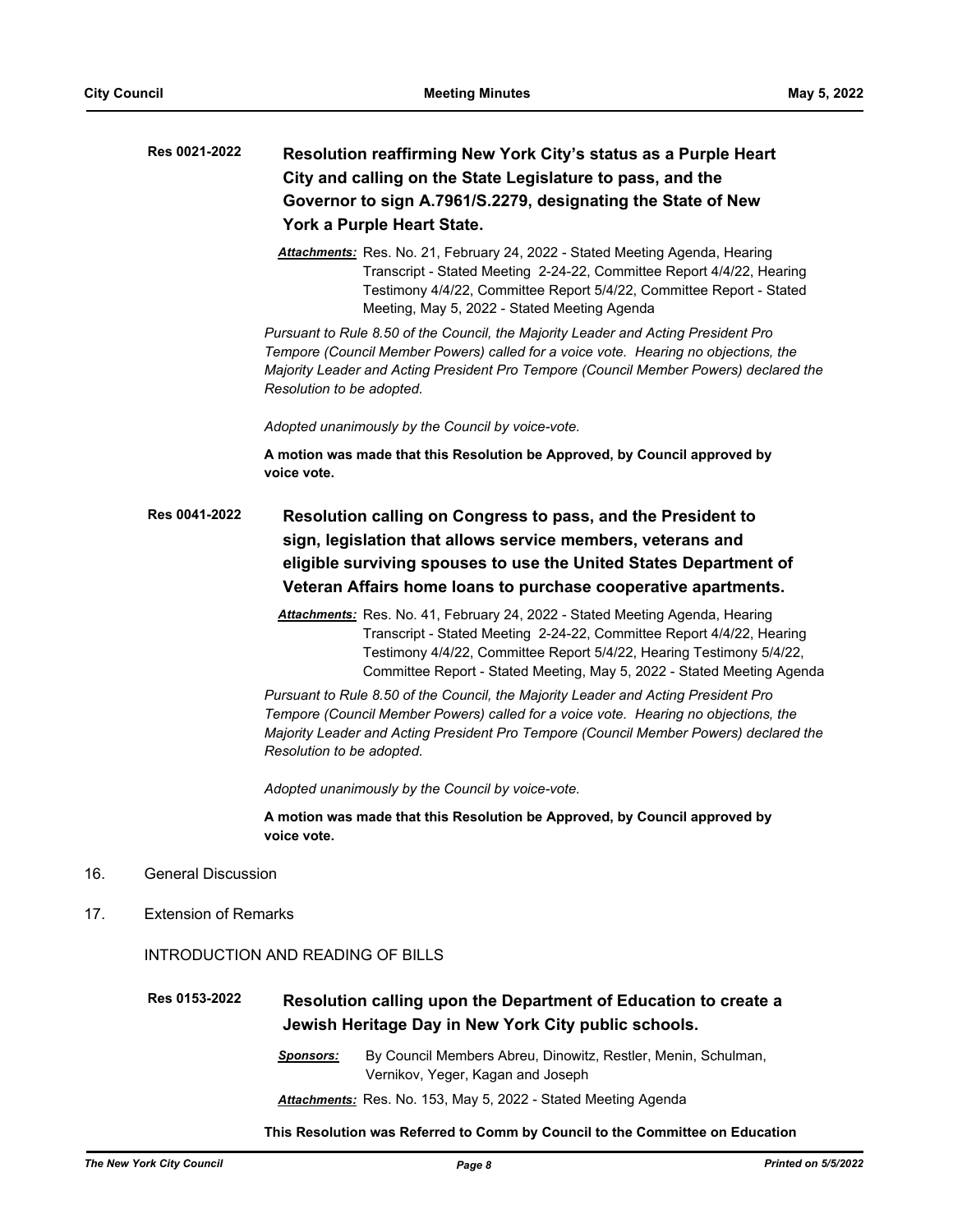| Int 0303-2022 | A Local Law to amend the administrative code of the city of New<br>York, in relation to requiring the Department of Homeless<br>Services and the Human Resources Administration to track and<br>report certain data regarding rental assistance programs                    |  |  |
|---------------|-----------------------------------------------------------------------------------------------------------------------------------------------------------------------------------------------------------------------------------------------------------------------------|--|--|
|               | By Council Members Avilés and Ayala<br><b>Sponsors:</b>                                                                                                                                                                                                                     |  |  |
|               | Attachments: Summary of Int. No. 303, Int. No. 303, Committee Report 5/3/22, May 5,<br>2022 - Stated Meeting Agenda                                                                                                                                                         |  |  |
|               | This Introduction was Referred to Comm by Council to the Committee on General<br>Welfare                                                                                                                                                                                    |  |  |
| Int 0304-2022 | A Local Law to amend the administrative code of the city of New<br>York, in relation to requiring parks enforcement patrol officers to<br>be equipped with opioid antagonists                                                                                               |  |  |
|               | By Council Member Ayala<br>Sponsors:                                                                                                                                                                                                                                        |  |  |
|               | Attachments: Summary of Int. No. 304, Int. No. 304, May 5, 2022 - Stated Meeting<br>Agenda                                                                                                                                                                                  |  |  |
|               | This Introduction was Referred to Comm by Council to the Committee on Parks<br>and Recreation                                                                                                                                                                               |  |  |
| Int 0305-2022 | A Local Law to amend the administrative code of the city of New<br>York, in relation to requiring the New York City police department<br>and district attorneys to report on the investigation and<br>prosecution of domestic violence and certain known victim<br>offenses |  |  |
|               | By Council Members Ayala and Powers<br>Sponsors:                                                                                                                                                                                                                            |  |  |
|               | Attachments: Summary of Int. No. 305, Int. No. 305, May 5, 2022 - Stated Meeting<br>Agenda                                                                                                                                                                                  |  |  |
|               | This Introduction was Referred to Comm by Council to the Committee on Public<br><b>Safety</b>                                                                                                                                                                               |  |  |
| Int 0306-2022 | A Local Law to amend the administrative code of the city of New<br>York, in relation to prohibiting the police department from<br>collecting DNA from a minor without consent from a parent, legal<br>guardian or attorney                                                  |  |  |
|               | By Council Member Ayala (by request of the Queens Borough President)<br>Sponsors:                                                                                                                                                                                           |  |  |
|               | <b>Attachments:</b> Summary of Int. No. 306, Int. No. 306, May 5, 2022 - Stated Meeting<br>Agenda                                                                                                                                                                           |  |  |
|               | This Introduction was Referred to Comm by Council to the Committee on Public<br><b>Safety</b>                                                                                                                                                                               |  |  |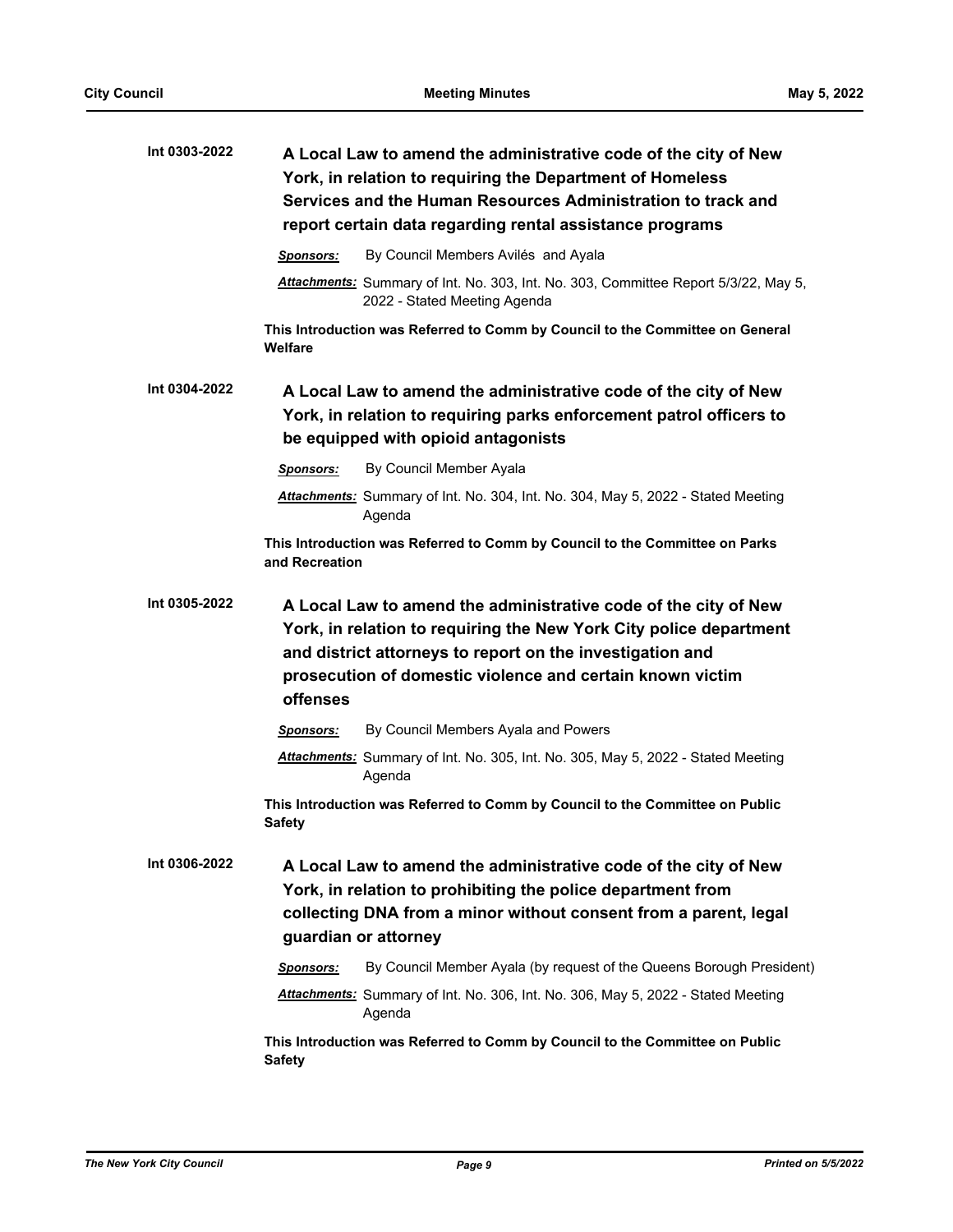| Int 0307-2022 | A Local Law to amend the administrative code of the city of New<br>York, in relation to exempting hand-rolled cigars from the price<br>floors established in 2017                                                 |  |  |
|---------------|-------------------------------------------------------------------------------------------------------------------------------------------------------------------------------------------------------------------|--|--|
|               | By Council Member Borelli<br>Sponsors:                                                                                                                                                                            |  |  |
|               | Attachments: Summary of Int. No. 307, Int. No. 307, May 5, 2022 - Stated Meeting<br>Agenda                                                                                                                        |  |  |
|               | This Introduction was Referred to Comm by Council to the Committee on Health                                                                                                                                      |  |  |
| Int 0308-2022 | A Local Law to amend the administrative code of the city of New<br>York and the New York city building code, in relation to fire lanes<br>in open parking lots that can store over 100 vehicles                   |  |  |
|               | By Council Member Borelli<br>Sponsors:                                                                                                                                                                            |  |  |
|               | Attachments: Summary of Int. No. 308, Int. No. 308, May 5, 2022 - Stated Meeting<br>Agenda                                                                                                                        |  |  |
|               | This Introduction was Referred to Comm by Council to the Committee on Housing<br>and Buildings                                                                                                                    |  |  |
| Int 0309-2022 | A Local Law to amend the administrative code of the city of New<br>York, in relation to requiring the department of consumer and<br>worker protection to send documents related to licensing by<br>certified mail |  |  |
|               | By Council Members Borelli, Holden, Brannan and Yeger<br>Sponsors:                                                                                                                                                |  |  |
|               | Attachments: Summary of Int. No. 309, Int. No. 309, May 5, 2022 - Stated Meeting<br>Agenda                                                                                                                        |  |  |
|               | This Introduction was Referred to Comm by Council to the Committee on<br><b>Consumer and Worker Protection</b>                                                                                                    |  |  |
| Int 0310-2022 | A Local Law to amend the administrative code of the city of New<br>York, in relation to a standard procedure for treating students<br>presenting with suspected tick bites                                        |  |  |
|               | By Council Member Borelli (in conjunction with the Manhattan Borough<br>Sponsors:<br>President)                                                                                                                   |  |  |
|               | Attachments: Summary of Int. No. 310, Int. No. 310, May 5, 2022 - Stated Meeting<br>Agenda                                                                                                                        |  |  |
|               | This Introduction was Referred to Comm by Council to the Committee on Health                                                                                                                                      |  |  |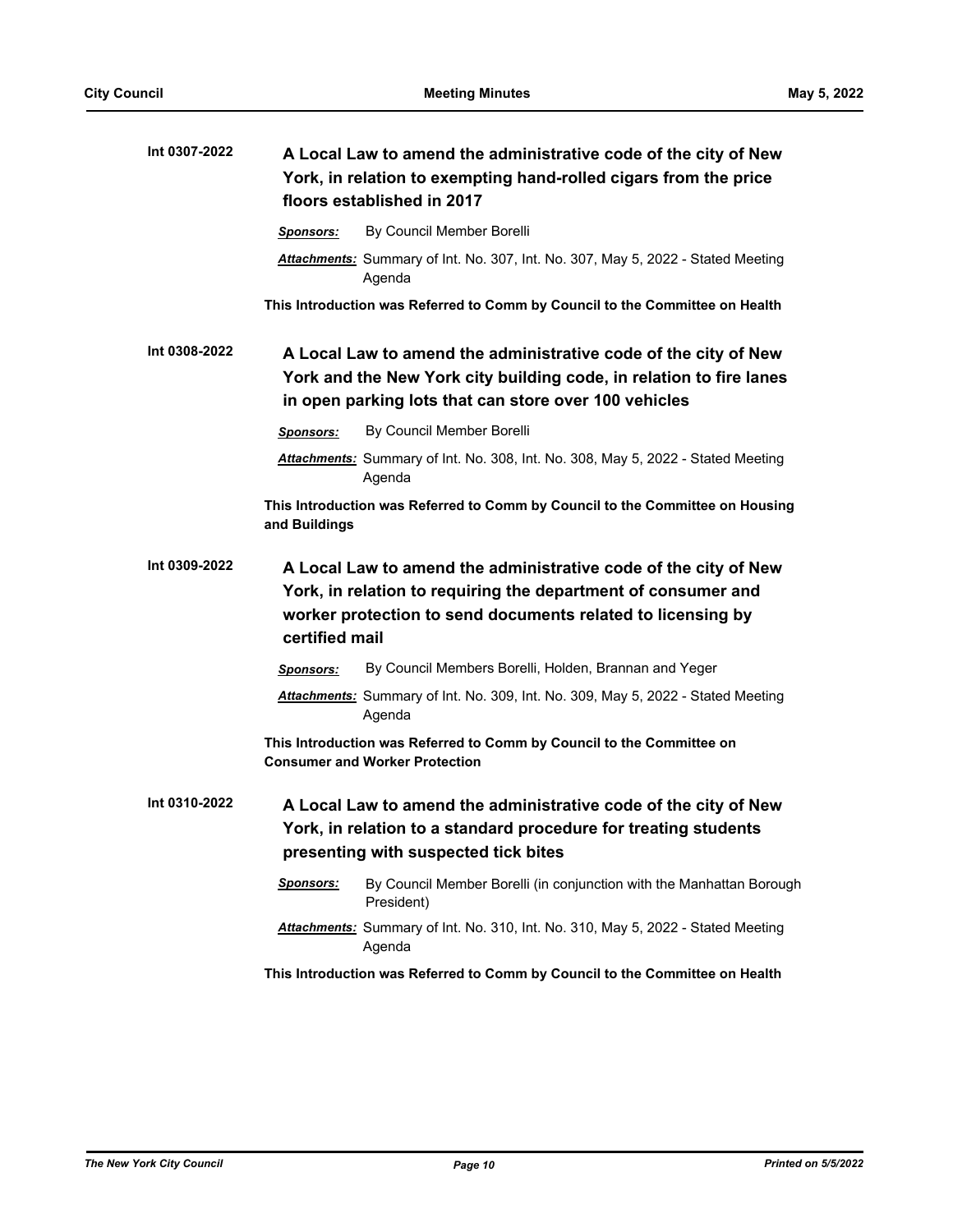| Int 0311-2022 | A Local Law to amend the administrative code of the city of New<br>York, in relation to prohibiting certain unsolicited disclosures of<br>intimate images       |                                                                                                                                                                                                                                                       |  |
|---------------|-----------------------------------------------------------------------------------------------------------------------------------------------------------------|-------------------------------------------------------------------------------------------------------------------------------------------------------------------------------------------------------------------------------------------------------|--|
|               | <b>Sponsors:</b>                                                                                                                                                | By Council Member Borelli (by request of the Queens Borough President)                                                                                                                                                                                |  |
|               |                                                                                                                                                                 | Attachments: Summary of Int. No. 311, Int. No. 311, May 5, 2022 - Stated Meeting<br>Agenda                                                                                                                                                            |  |
|               | <b>Safety</b>                                                                                                                                                   | This Introduction was Referred to Comm by Council to the Committee on Public                                                                                                                                                                          |  |
| Int 0312-2022 | A Local Law to amend the administrative code of the city of New<br>York, in relation to increasing certain penalties for excessive<br>noise from motor vehicles |                                                                                                                                                                                                                                                       |  |
|               | <u>Sponsors:</u>                                                                                                                                                | By Council Members Bottcher, Ung, Lee, Brannan, Brewer, Yeger and<br>Vernikov                                                                                                                                                                         |  |
|               |                                                                                                                                                                 | Attachments: Summary of Int. No. 312, Int. No. 312, May 5, 2022 - Stated Meeting<br>Agenda                                                                                                                                                            |  |
|               | <b>Safety</b>                                                                                                                                                   | This Introduction was Referred to Comm by Council to the Committee on Public                                                                                                                                                                          |  |
| Int 0313-2022 |                                                                                                                                                                 | A Local Law to amend the charter of the city of New York, in<br>relation to requiring the office of nightlife to post information on<br>its website for nightlife establishments, including resources and<br>trainings about harassment among patrons |  |
|               | <b>Sponsors:</b>                                                                                                                                                | By Council Member Brannan                                                                                                                                                                                                                             |  |
|               |                                                                                                                                                                 | Attachments: Summary of Int. No. 313, Int. No. 313, May 5, 2022 - Stated Meeting<br>Agenda                                                                                                                                                            |  |
|               |                                                                                                                                                                 | This Introduction was Referred to Comm by Council to the Committee on<br><b>Consumer and Worker Protection</b>                                                                                                                                        |  |
| Int 0314-2022 |                                                                                                                                                                 | A Local Law to amend the administrative code of the city of New<br>York, in relation to requiring nightlife establishments to post<br>signage informing patrons about harassment and to train<br>employees about harassment among patrons             |  |
|               | <b>Sponsors:</b>                                                                                                                                                | By Council Member Brannan                                                                                                                                                                                                                             |  |
|               |                                                                                                                                                                 | Attachments: Summary of Int. No. 314, Int. No. 314, May 5, 2022 - Stated Meeting<br>Agenda                                                                                                                                                            |  |
|               |                                                                                                                                                                 | This Introduction was Referred to Comm by Council to the Committee on<br><b>Consumer and Worker Protection</b>                                                                                                                                        |  |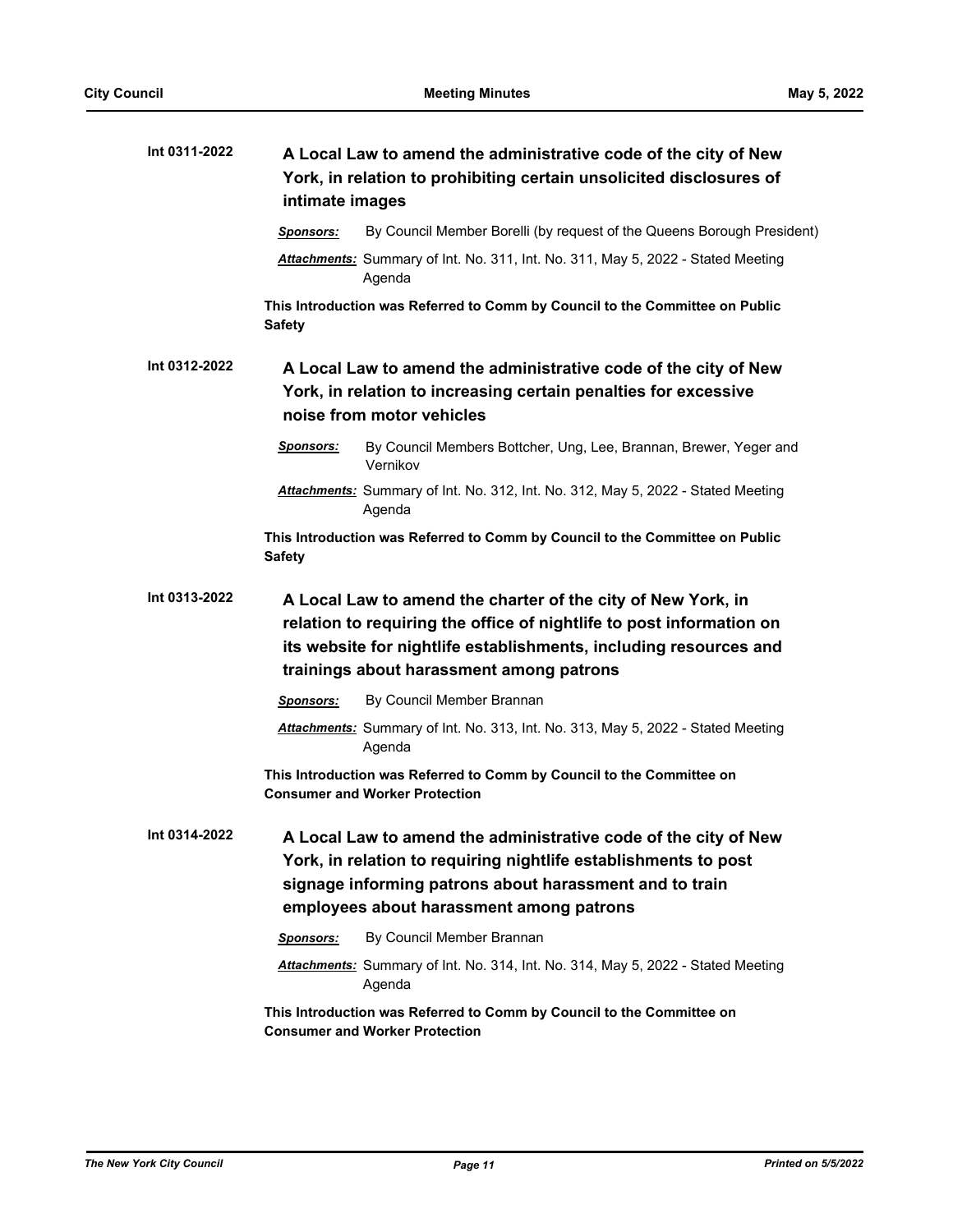| Int 0315-2022 | A Local Law to amend the administrative code of the city of New<br>York, in relation to identifying all vacant and underutilized<br>municipally-owned sites that would be suitable for the<br>development of renewable energy and assessing the<br>renewable-energy generation potential and feasibility of such<br>sites |  |  |
|---------------|---------------------------------------------------------------------------------------------------------------------------------------------------------------------------------------------------------------------------------------------------------------------------------------------------------------------------|--|--|
|               | By Council Member Brannan<br><b>Sponsors:</b>                                                                                                                                                                                                                                                                             |  |  |
|               | Attachments: Summary of Int. No. 315, Int. No. 315, May 5, 2022 - Stated Meeting<br>Agenda                                                                                                                                                                                                                                |  |  |
|               | This Introduction was Referred to Comm by Council to the Committee on<br><b>Environmental Protection</b>                                                                                                                                                                                                                  |  |  |
| Int 0316-2022 | A Local Law to amend the administrative code of the city of New<br>York, in relation to reporting on contract awards made from<br>discretionary funds allocated by a council member                                                                                                                                       |  |  |
|               | By Council Member Brannan<br><b>Sponsors:</b>                                                                                                                                                                                                                                                                             |  |  |
|               | Attachments: Summary of Int. No. 316, Int. No. 316, May 5, 2022 - Stated Meeting<br>Agenda                                                                                                                                                                                                                                |  |  |
|               | This Introduction was Referred to Comm by Council to the Committee on Finance                                                                                                                                                                                                                                             |  |  |
| Int 0317-2022 | A Local Law to amend the administrative code of the city of New<br>York, in relation to requiring monthly reports on scheduled<br>construction work on capital projects                                                                                                                                                   |  |  |
|               | By Council Member Brannan<br>Sponsors:                                                                                                                                                                                                                                                                                    |  |  |
|               | Attachments: Summary of Int. No. 317, Int. No. 317, May 5, 2022 - Stated Meeting<br>Agenda                                                                                                                                                                                                                                |  |  |
|               | This Introduction was Referred to Comm by Council to the Committee on Finance                                                                                                                                                                                                                                             |  |  |
| Int 0318-2022 | A Local Law to amend the New York city charter, in relation to the<br>establishment of a charitable gifts reserve fund                                                                                                                                                                                                    |  |  |
|               | By Council Member Brannan<br><b>Sponsors:</b>                                                                                                                                                                                                                                                                             |  |  |
|               | Attachments: Summary of Int. No. 318, Int. No. 318, May 5, 2022 - Stated Meeting<br>Agenda                                                                                                                                                                                                                                |  |  |
|               | This Introduction was Referred to Comm by Council to the Committee on Finance                                                                                                                                                                                                                                             |  |  |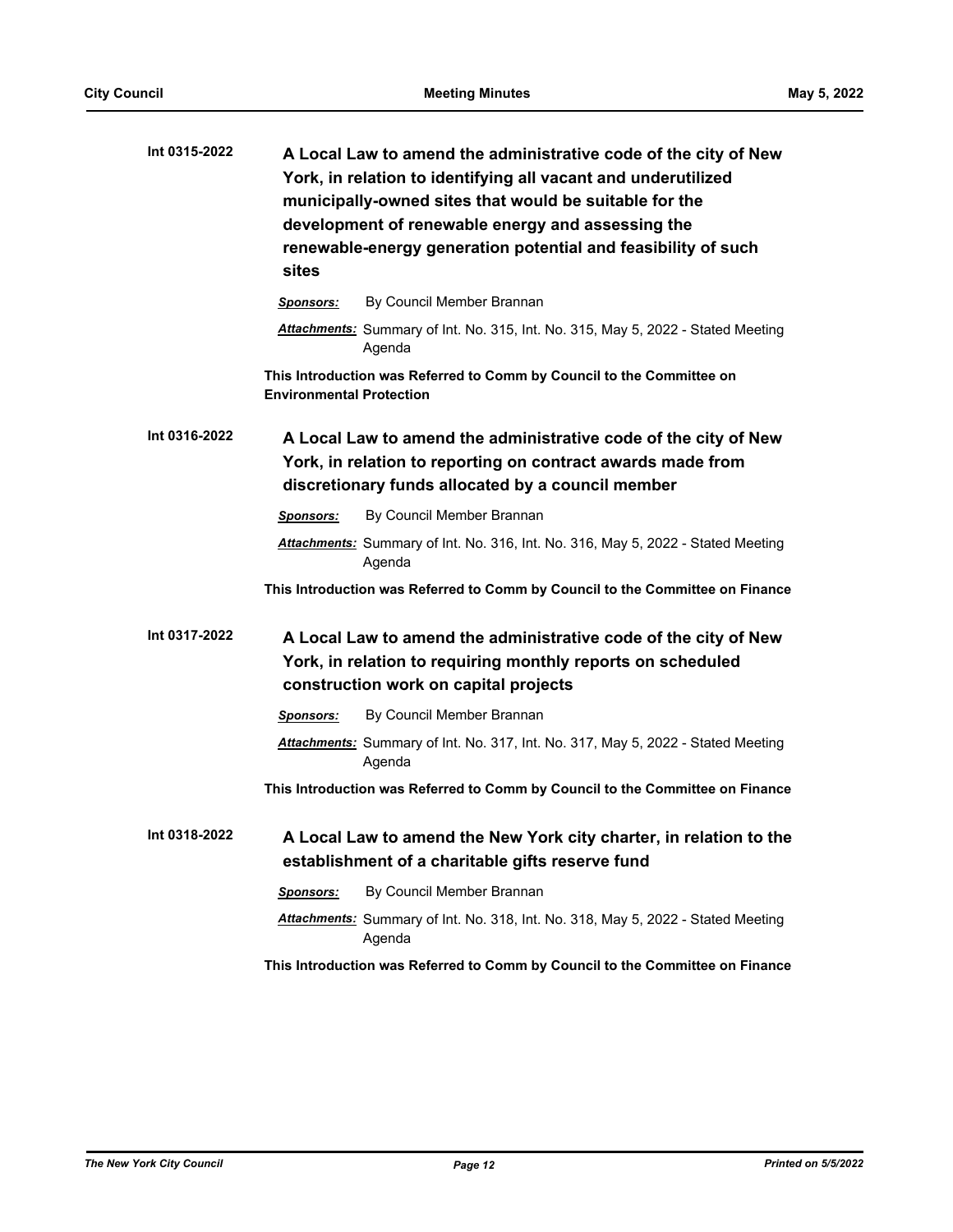| Int 0319-2022 |                                                                                                                                                                                                                           | A Local Law to amend the administrative code of the city of New<br>York, in relation to requiring the department of health and mental<br>hygiene to make automated external defibrillators available to<br>primary, intermediate and high schools that do not already<br>receive such devices under any other provision of law |  |
|---------------|---------------------------------------------------------------------------------------------------------------------------------------------------------------------------------------------------------------------------|--------------------------------------------------------------------------------------------------------------------------------------------------------------------------------------------------------------------------------------------------------------------------------------------------------------------------------|--|
|               | <b>Sponsors:</b>                                                                                                                                                                                                          | By Council Member Brannan                                                                                                                                                                                                                                                                                                      |  |
|               |                                                                                                                                                                                                                           | Attachments: Summary of Int. No. 319, Int. No. 319, May 5, 2022 - Stated Meeting<br>Agenda                                                                                                                                                                                                                                     |  |
|               |                                                                                                                                                                                                                           | This Introduction was Referred to Comm by Council to the Committee on Health                                                                                                                                                                                                                                                   |  |
| Int 0320-2022 | A Local Law to amend the administrative code of the city of New<br>York, in relation to requiring the department of health and mental<br>hygiene to provide license and permit expiration notifications<br>electronically |                                                                                                                                                                                                                                                                                                                                |  |
|               | <b>Sponsors:</b>                                                                                                                                                                                                          | By Council Member Brannan                                                                                                                                                                                                                                                                                                      |  |
|               |                                                                                                                                                                                                                           | Attachments: Summary of Int. No. 320, Int. No. 320, May 5, 2022 - Stated Meeting<br>Agenda                                                                                                                                                                                                                                     |  |
|               |                                                                                                                                                                                                                           | This Introduction was Referred to Comm by Council to the Committee on Health                                                                                                                                                                                                                                                   |  |
| Int 0321-2022 | A Local Law to amend the administrative code of the city of New<br>York, in relation to the promotion of health and safety at nail<br>salons                                                                              |                                                                                                                                                                                                                                                                                                                                |  |
|               | <b>Sponsors:</b>                                                                                                                                                                                                          | By Council Member Brannan                                                                                                                                                                                                                                                                                                      |  |
|               |                                                                                                                                                                                                                           | Attachments: Summary of Int. No. 321, Int. No. 321, May 5, 2022 - Stated Meeting<br>Agenda                                                                                                                                                                                                                                     |  |
|               |                                                                                                                                                                                                                           | This Introduction was Referred to Comm by Council to the Committee on Health                                                                                                                                                                                                                                                   |  |
| Int 0322-2022 | installations                                                                                                                                                                                                             | A Local Law to amend the administrative code of the city of New<br>York, in relation to the installation of protective devices for<br>seniors and persons with a disability who reside in multiple<br>dwellings, and the provision of a tax abatement for certain related                                                      |  |
|               | Sponsors:                                                                                                                                                                                                                 | By Council Member Brannan                                                                                                                                                                                                                                                                                                      |  |
|               |                                                                                                                                                                                                                           | Attachments: Summary of Int. No. 322, Int. No. 322, May 5, 2022 - Stated Meeting<br>Agenda                                                                                                                                                                                                                                     |  |
|               | and Buildings                                                                                                                                                                                                             | This Introduction was Referred to Comm by Council to the Committee on Housing                                                                                                                                                                                                                                                  |  |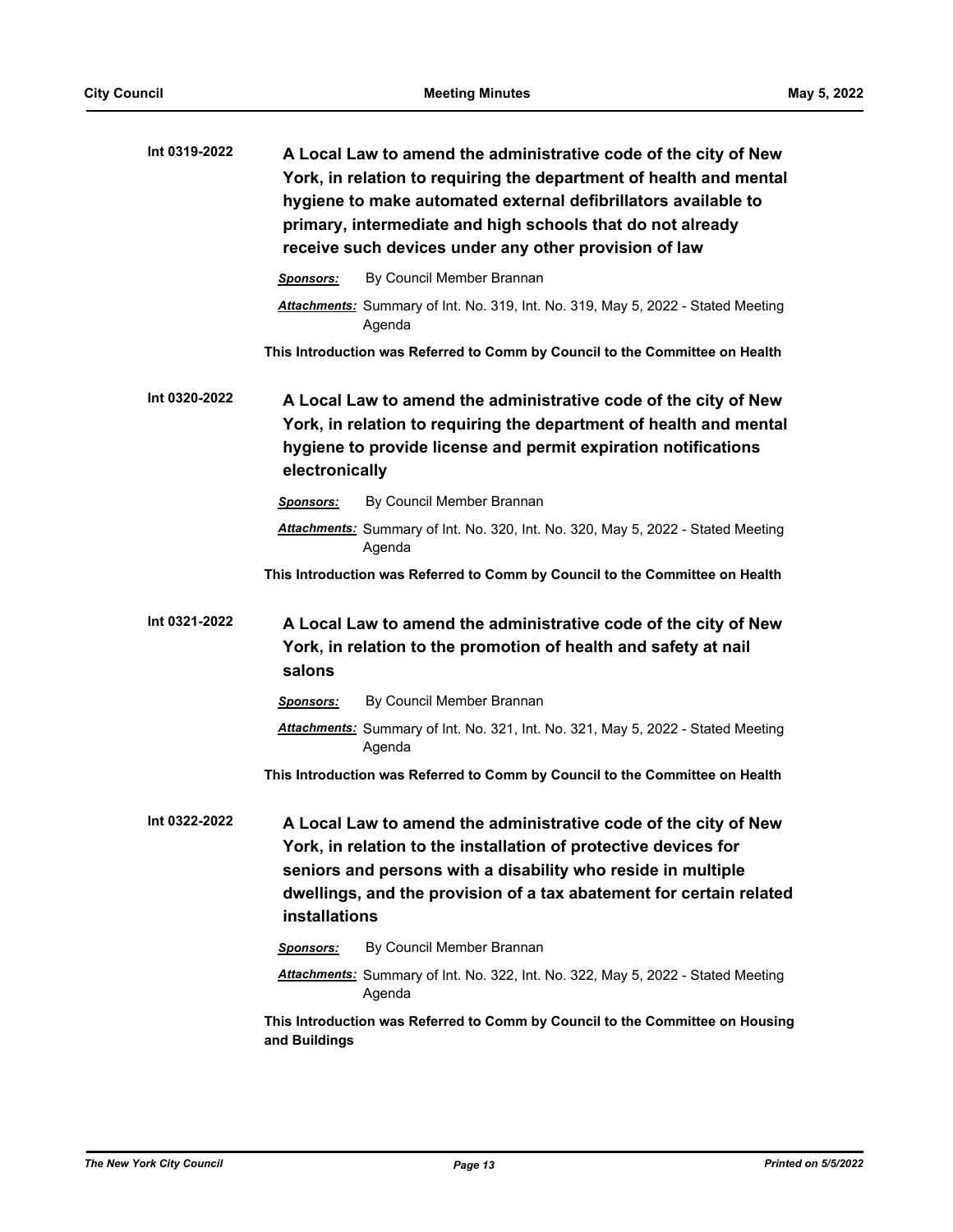| Int 0323-2022 | taskforce                                                                                                                                               | A Local Law in relation to the creation of a retail resurgence                                                                       |  |  |
|---------------|---------------------------------------------------------------------------------------------------------------------------------------------------------|--------------------------------------------------------------------------------------------------------------------------------------|--|--|
|               | <b>Sponsors:</b>                                                                                                                                        | By Council Members Brannan and Vernikov                                                                                              |  |  |
|               |                                                                                                                                                         | Attachments: Summary of Int. No. 323, Int. No. 323, May 5, 2022 - Stated Meeting<br>Agenda                                           |  |  |
|               | <b>Business</b>                                                                                                                                         | This Introduction was Referred to Comm by Council to the Committee on Small                                                          |  |  |
| Int 0324-2022 |                                                                                                                                                         | A Local Law to amend the administrative code of the city of New<br>York, in relation to the distance between parking signs           |  |  |
|               | <b>Sponsors:</b>                                                                                                                                        | By Council Member Brannan                                                                                                            |  |  |
|               |                                                                                                                                                         | Attachments: Summary of Int. No. 324, Int. No. 324, May 5, 2022 - Stated Meeting<br>Agenda                                           |  |  |
|               |                                                                                                                                                         | This Introduction was Referred to Comm by Council to the Committee on<br><b>Transportation and Infrastructure</b>                    |  |  |
| Int 0325-2022 | A Local Law to amend the administrative code of the city of New<br>York, in relation to the provision of information about pediatric<br>emergency rooms |                                                                                                                                      |  |  |
|               | <b>Sponsors:</b>                                                                                                                                        | By Council Members Brannan and Brewer                                                                                                |  |  |
|               |                                                                                                                                                         | Attachments: Summary of Int. No. 325, Int. No. 325, May 5, 2022 - Stated Meeting<br>Agenda                                           |  |  |
|               |                                                                                                                                                         | This Introduction was Referred to Comm by Council to the Committee on Health                                                         |  |  |
| Int 0326-2022 | materials in Arabic                                                                                                                                     | A Local Law to amend the New York city charter, in relation to the<br>voter assistance advisory committee providing interpreters and |  |  |
|               | <u>Sponsors:</u>                                                                                                                                        | By Council Members Brannan and Hanif                                                                                                 |  |  |
|               |                                                                                                                                                         | Attachments: Summary of Int. No. 326, Int. No. 326, May 5, 2022 - Stated Meeting<br>Agenda                                           |  |  |
|               | <b>Governmental Operations</b>                                                                                                                          | This Introduction was Referred to Comm by Council to the Committee on                                                                |  |  |
| Res 0154-2022 | <b>Expense Budget.</b>                                                                                                                                  | Resolution approving the new designation and changes in the<br>designation of certain organizations to receive funding in the        |  |  |
|               | <u>Sponsors:</u>                                                                                                                                        | By Council Member Brannan                                                                                                            |  |  |
|               |                                                                                                                                                         | Attachments: Res. No. 154, Charts for Resolution, Committee Report, May 5, 2022 -<br><b>Stated Meeting Agenda</b>                    |  |  |
|               |                                                                                                                                                         | This Resolution was Referred to Comm by Council to the Committee on Finance                                                          |  |  |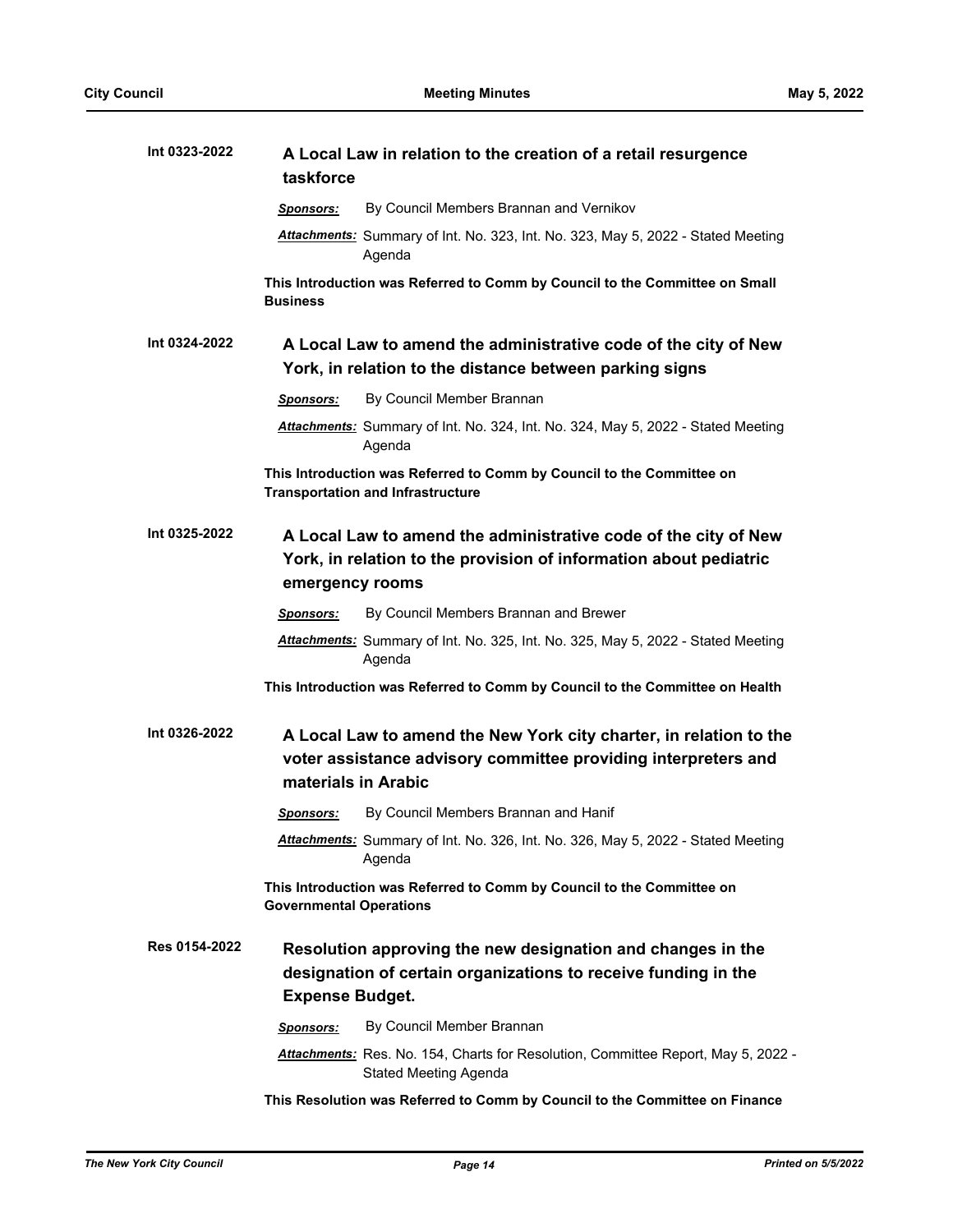| Int 0327-2022 | A Local Law to amend the administrative code of the city of New<br>York, in relation to requiring increased transparency regarding<br>the sale of housing development fund company units                                                                                                                      |  |  |
|---------------|---------------------------------------------------------------------------------------------------------------------------------------------------------------------------------------------------------------------------------------------------------------------------------------------------------------|--|--|
|               | By Council Member Brewer (by request of the Brooklyn Borough<br><b>Sponsors:</b><br>President)                                                                                                                                                                                                                |  |  |
|               | Attachments: Summary of Int. No. 327, Int. No. 327, May 5, 2022 - Stated Meeting<br>Agenda                                                                                                                                                                                                                    |  |  |
|               | This Introduction was Referred to Comm by Council to the Committee on Housing<br>and Buildings                                                                                                                                                                                                                |  |  |
| Int 0328-2022 | A Local Law to amend the administrative code of the city of New<br>York, in relation to requiring a minority and women-owned<br>business enterprise consultant for city projects with budgets in<br>excess of ten million dollars                                                                             |  |  |
|               | By Council Members Brooks-Powers and Williams<br><b>Sponsors:</b>                                                                                                                                                                                                                                             |  |  |
|               | Attachments: Summary of Int. No. 328, Int. No. 328, May 5, 2022 - Stated Meeting<br>Agenda                                                                                                                                                                                                                    |  |  |
|               | This Introduction was Referred to Comm by Council to the Committee on<br><b>Contracts</b>                                                                                                                                                                                                                     |  |  |
| Int 0329-2022 | A Local Law to amend the administrative code of the city of New<br>York, in relation to establishing a reward for individuals who<br>provide information leading to the apprehension, prosecution or<br>conviction of a person who seriously injures or kills another<br>individual in a hit-and-run accident |  |  |
|               | By Council Members Brooks-Powers, Joseph, Narcisse, Vernikov, Louis<br>Sponsors:<br>and Yeger                                                                                                                                                                                                                 |  |  |
|               | Attachments: Summary of Int. No. 329, Int. No. 329, May 5, 2022 - Stated Meeting<br>Agenda                                                                                                                                                                                                                    |  |  |
|               | This Introduction was Referred to Comm by Council to the Committee on Public<br><b>Safety</b>                                                                                                                                                                                                                 |  |  |
| Int 0330-2022 | A Local Law to amend the administrative code of the city of New<br>York, in relation to requiring the creation of a database of<br>subsurface conditions to support better engineering of<br>geothermal heat pumps.                                                                                           |  |  |
|               | By Council Member Gennaro (by request of the Queens Borough<br>Sponsors:<br>President)                                                                                                                                                                                                                        |  |  |
|               | Attachments: Summary of Int. No. 330, Int. No. 330, May 5, 2022 - Stated Meeting<br>Agenda                                                                                                                                                                                                                    |  |  |
|               | This Introduction was Referred to Comm by Council to the Committee on<br><b>Environmental Protection</b>                                                                                                                                                                                                      |  |  |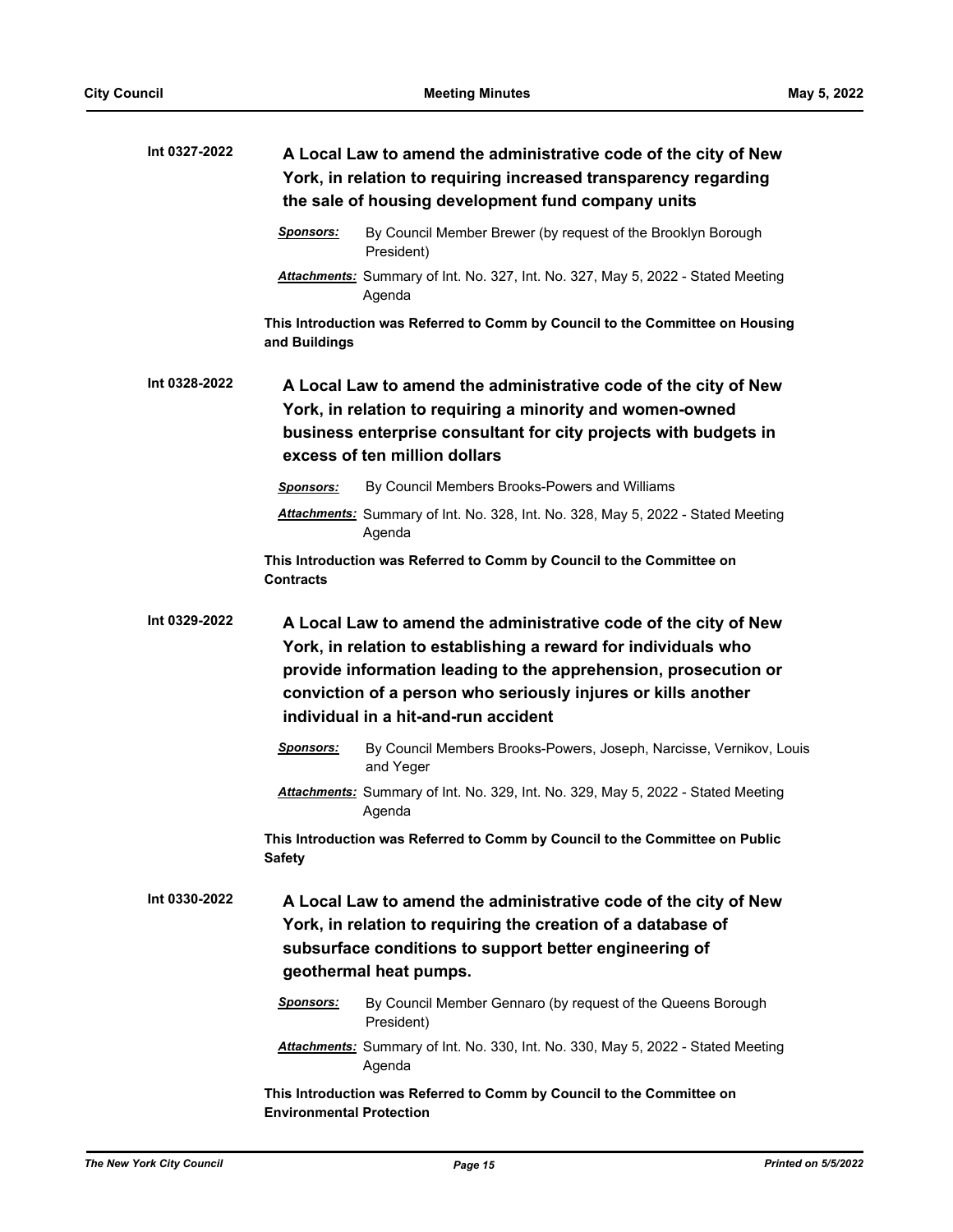| Int 0331-2022 | A Local Law to amend the administrative code of the city of New<br>York, in relation to the establishment of an office of restaurant<br>recovery in response to the COVID-19 pandemic, and the<br>expiration and repeal thereof                                                           |                                                                                                                                                                                                  |  |
|---------------|-------------------------------------------------------------------------------------------------------------------------------------------------------------------------------------------------------------------------------------------------------------------------------------------|--------------------------------------------------------------------------------------------------------------------------------------------------------------------------------------------------|--|
|               | Sponsors:                                                                                                                                                                                                                                                                                 | By Council Members Hanif, Menin and Velázquez (by request of the<br>Brooklyn Borough President)                                                                                                  |  |
|               |                                                                                                                                                                                                                                                                                           | Attachments: Summary of Int. No. 331, Int. No. 331, May 5, 2022 - Stated Meeting<br>Agenda                                                                                                       |  |
|               | <b>Governmental Operations</b>                                                                                                                                                                                                                                                            | This Introduction was Referred to Comm by Council to the Committee on                                                                                                                            |  |
| Int 0332-2022 |                                                                                                                                                                                                                                                                                           | A Local Law to amend the administrative code of the city of New<br>York, in relation to guidance to private employers and the public<br>in the event of a highly transmissible disease emergency |  |
|               | <b>Sponsors:</b>                                                                                                                                                                                                                                                                          | By Council Members Holden and Yeger                                                                                                                                                              |  |
|               |                                                                                                                                                                                                                                                                                           | Attachments: Summary of Int. No. 332, Int. No. 332, May 5, 2022 - Stated Meeting<br>Agenda                                                                                                       |  |
|               |                                                                                                                                                                                                                                                                                           | This Introduction was Referred to Comm by Council to the Committee on Health                                                                                                                     |  |
| Int 0333-2022 | A Local Law to amend the administrative code of the city of New<br>York, in relation to allowing the department of sanitation to<br>purchase appropriate vehicles to utilize during a snowfall                                                                                            |                                                                                                                                                                                                  |  |
|               | <b>Sponsors:</b>                                                                                                                                                                                                                                                                          | By Council Members Holden and Yeger                                                                                                                                                              |  |
|               |                                                                                                                                                                                                                                                                                           | Attachments: Summary of Int. No. 333, Int. No. 333, May 5, 2022 - Stated Meeting<br>Agenda                                                                                                       |  |
|               |                                                                                                                                                                                                                                                                                           | This Introduction was Referred to Comm by Council to the Committee on<br><b>Sanitation and Solid Waste Management</b>                                                                            |  |
| Int 0334-2022 | A Local Law to amend the administrative code of the city of New<br>York, in relation to the requirements for maintenance of a civil<br>action against the city for damages or injuries sustained in<br>consequence of unsafe conditions on streets, sidewalks or<br>similar public spaces |                                                                                                                                                                                                  |  |
|               | Sponsors:                                                                                                                                                                                                                                                                                 | By Council Member Holden                                                                                                                                                                         |  |
|               |                                                                                                                                                                                                                                                                                           | Attachments: Summary of Int. No. 334, Int. No. 334, May 5, 2022 - Stated Meeting<br>Agenda                                                                                                       |  |
|               |                                                                                                                                                                                                                                                                                           | This Introduction was Referred to Comm by Council to the Committee on<br><b>Transportation and Infrastructure</b>                                                                                |  |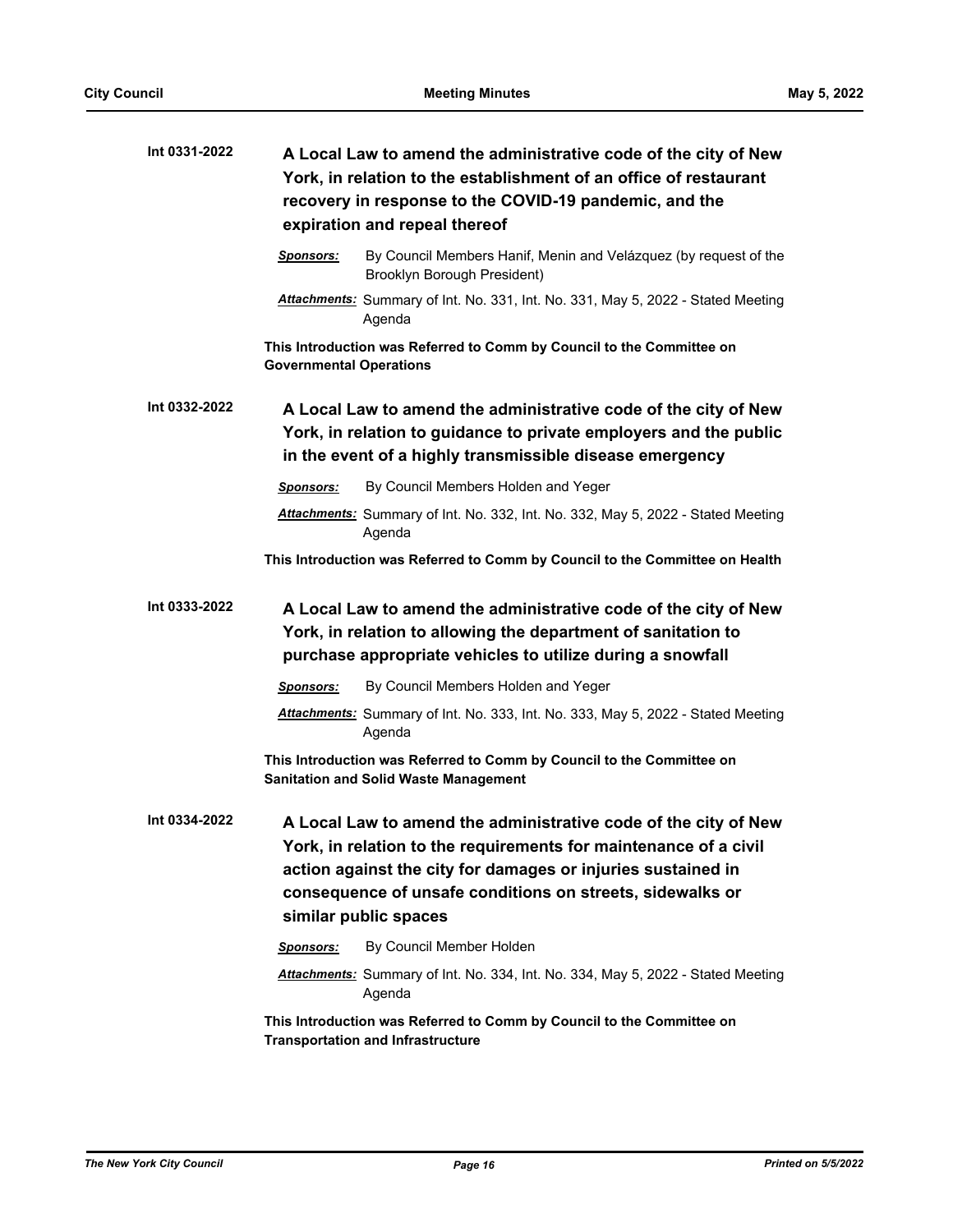| Int 0335-2022 | A Local Law to amend the administrative code of the city of New<br>York, in relation to suspending alternate side of the street parking<br>when there is at least four inches of snow                                                                                            |  |
|---------------|----------------------------------------------------------------------------------------------------------------------------------------------------------------------------------------------------------------------------------------------------------------------------------|--|
|               | By Council Member Holden<br>Sponsors:                                                                                                                                                                                                                                            |  |
|               | Attachments: Summary of Int. No. 335, Int. No. 335, May 5, 2022 - Stated Meeting<br>Agenda                                                                                                                                                                                       |  |
|               | This Introduction was Referred to Comm by Council to the Committee on<br><b>Transportation and Infrastructure</b>                                                                                                                                                                |  |
| Int 0336-2022 | A Local Law to amend the administrative code of the city of New<br>York, in relation to requiring the parks department to repair<br>damage caused by trees owned by the city of New York                                                                                         |  |
|               | By Council Member Holden<br><b>Sponsors:</b>                                                                                                                                                                                                                                     |  |
|               | Attachments: Summary of Int. No. 336, Int. No. 336, May 5, 2022 - Stated Meeting<br>Agenda                                                                                                                                                                                       |  |
|               | This Introduction was Referred to Comm by Council to the Committee on<br><b>Transportation and Infrastructure</b>                                                                                                                                                                |  |
| Res 0155-2022 | Resolution calling upon the New York State Legislature to pass,<br>and the Governor to sign, legislation that adds a gravely disabled<br>standard to the civil commitment law.                                                                                                   |  |
|               | By Council Member Holden<br>Sponsors:                                                                                                                                                                                                                                            |  |
|               | Attachments: Res. No. 155, May 5, 2022 - Stated Meeting Agenda                                                                                                                                                                                                                   |  |
|               | This Resolution was Referred to Comm by Council to the Committee on Mental<br><b>Health, Disabilities and Addiction</b>                                                                                                                                                          |  |
| Int 0337-2022 | A Local Law to amend the administrative code of the city of New<br>York, in relation to requiring the department of housing<br>preservation and development to provide annual lists of open<br>housing maintenance code violations to multiple dwelling<br>occupants and tenants |  |
|               | By Council Member Hudson<br>Sponsors:                                                                                                                                                                                                                                            |  |
|               | Attachments: Summary of Int. No. 337, Int. No. 337, May 5, 2022 - Stated Meeting<br>Agenda                                                                                                                                                                                       |  |
|               | This Introduction was Referred to Comm by Council to the Committee on Housing<br>and Buildings                                                                                                                                                                                   |  |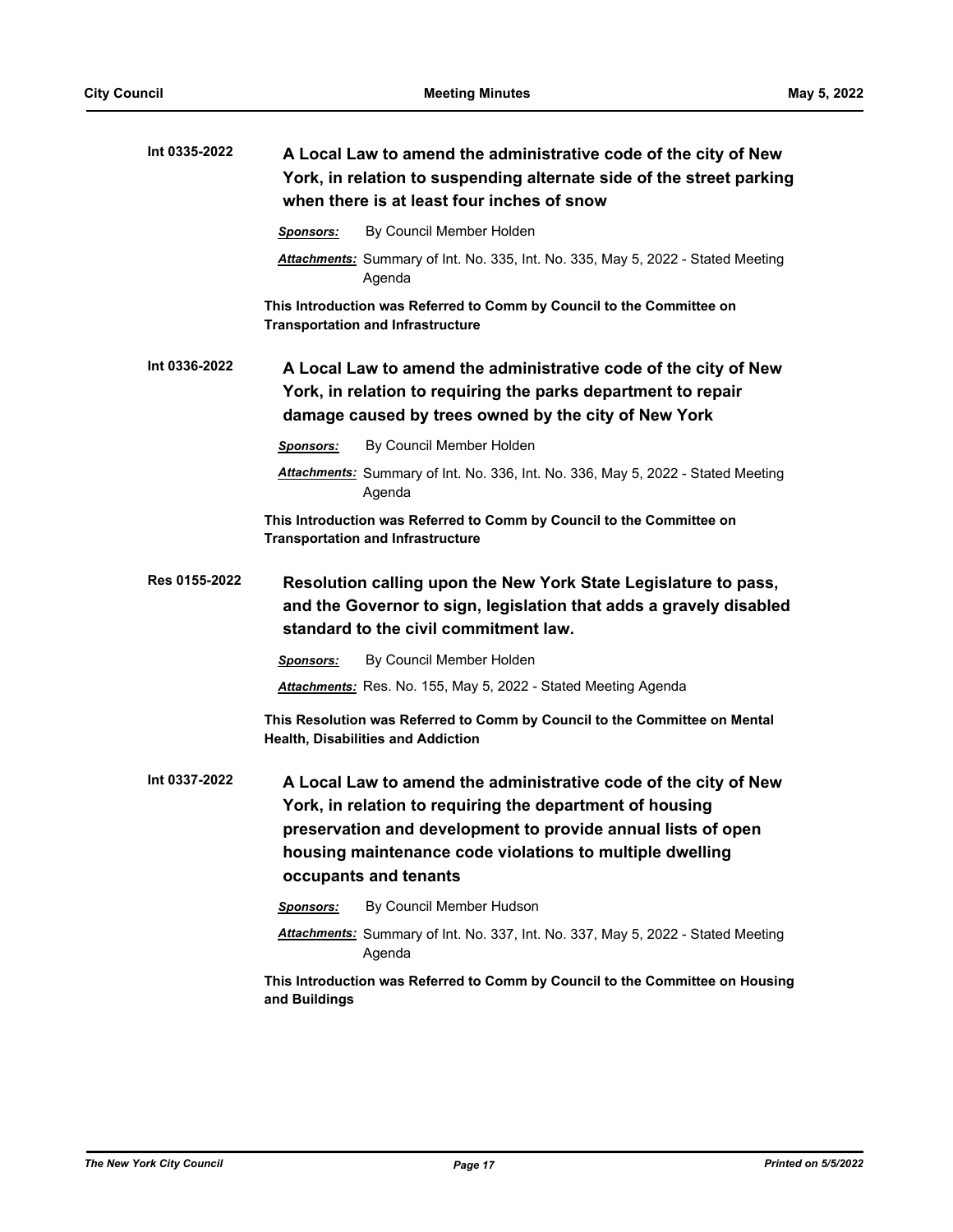| Int 0338-2022 | A Local Law in relation to establishing a bullying prevention task<br>force                                                                                                  |  |  |
|---------------|------------------------------------------------------------------------------------------------------------------------------------------------------------------------------|--|--|
|               | By Council Members Joseph and Vernikov (by request of the Manhattan<br><u>Sponsors:</u><br>Borough President)                                                                |  |  |
|               | Attachments: Summary of Int. No. 338, Int. No. 338, May 5, 2022 - Stated Meeting<br>Agenda                                                                                   |  |  |
|               | This Introduction was Referred to Comm by Council to the Committee on<br><b>Education</b>                                                                                    |  |  |
| Int 0339-2022 | A Local Law to amend the New York city charter, in relation to the<br>establishment and development of school gardens                                                        |  |  |
|               | <b>Sponsors:</b><br>By Council Member Marte (by request of the Manhattan Borough<br>President)                                                                               |  |  |
|               | Attachments: Summary of Int. No. 339, Int. No. 339, May 5, 2022 - Stated Meeting<br>Agenda                                                                                   |  |  |
|               | This Introduction was Referred to Comm by Council to the Committee on Parks<br>and Recreation                                                                                |  |  |
| Int 0340-2022 | A Local Law to amend the administrative code of the city of New<br>York, in relation to requiring the department of transportation to<br>install bilingual street name signs |  |  |
|               | By Council Member Marte and The Public Advocate (Mr. Williams)<br><b>Sponsors:</b>                                                                                           |  |  |
|               | Attachments: Summary of Int. No. 340, Int. No. 340, May 5, 2022 - Stated Meeting<br>Agenda                                                                                   |  |  |
|               | This Introduction was Referred to Comm by Council to the Committee on<br><b>Transportation and Infrastructure</b>                                                            |  |  |
| Int 0341-2022 | A Local Law to amend the administrative code of the city of New<br>York, in relation to accessibility in small businesses                                                    |  |  |
|               | <b>Sponsors:</b> By Council Members Menin and Vernikov                                                                                                                       |  |  |
|               | <b>Attachments:</b> Summary of Int. No. 341, Int. No. 341, May 5, 2022 - Stated Meeting<br>Agenda                                                                            |  |  |
|               | This Introduction was Referred to Comm by Council to the Committee on Small<br><b>Business</b>                                                                               |  |  |
| Int 0342-2022 | A Local Law to amend the New York city charter, in relation to an<br>office of interagency tourism affairs                                                                   |  |  |
|               | By Council Members Menin and Farías<br>Sponsors:                                                                                                                             |  |  |
|               | Attachments: Summary of Int. No. 342, Int. No. 342, May 5, 2022 - Stated Meeting<br>Agenda                                                                                   |  |  |
|               | This Introduction was Referred to Comm by Council to the Committee on<br><b>Economic Development</b>                                                                         |  |  |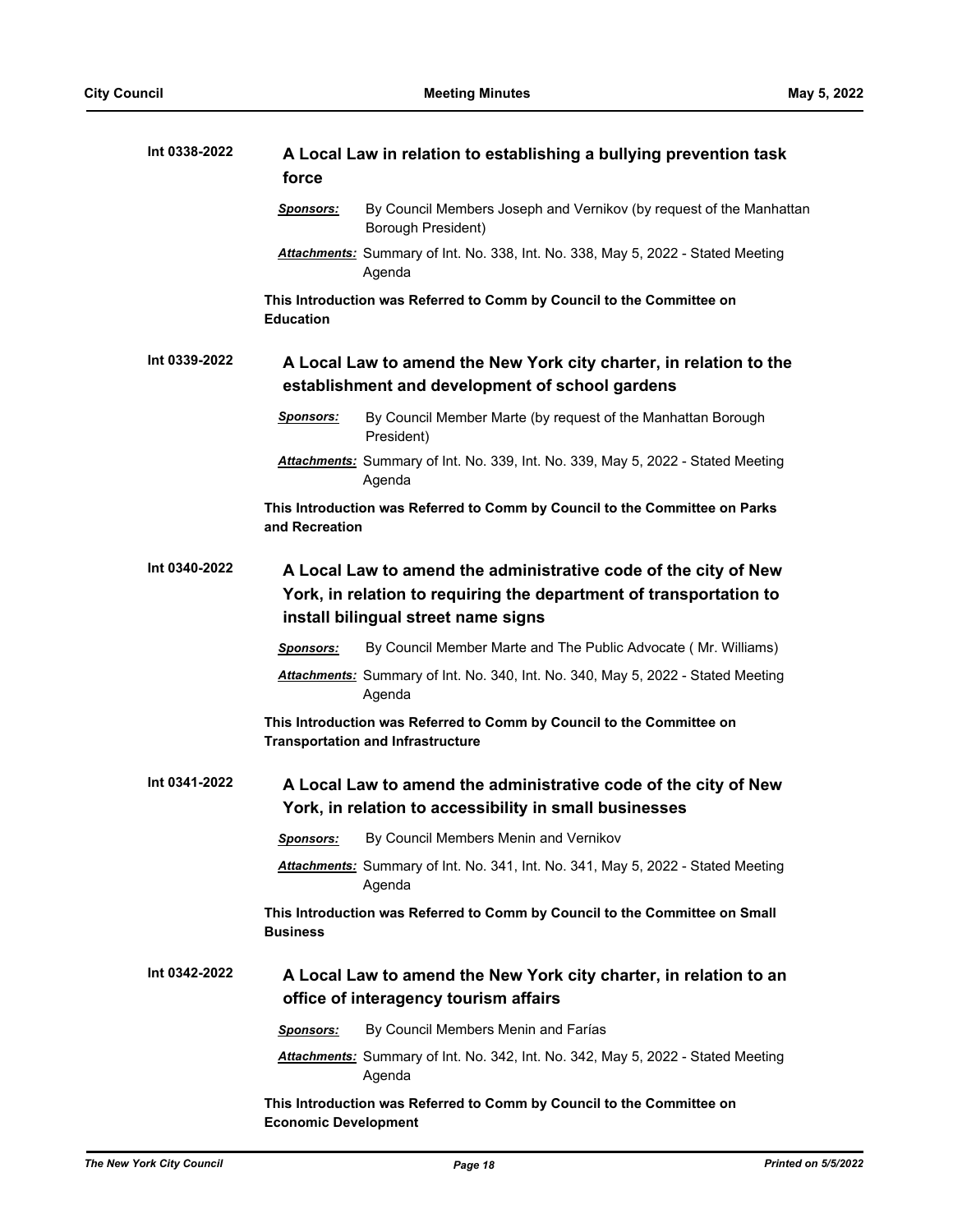| Int 0343-2022 | A Local Law to amend the administrative code of the city of New<br>York, in relation to prohibiting the issuance of multiple bus lane<br>violation tickets for the same infraction within a one hour period                                                                                                                                                               |
|---------------|---------------------------------------------------------------------------------------------------------------------------------------------------------------------------------------------------------------------------------------------------------------------------------------------------------------------------------------------------------------------------|
|               | By Council Member Narcisse<br>Sponsors:                                                                                                                                                                                                                                                                                                                                   |
|               | Attachments: Summary of Int. No. 343, Int. No. 343, May 5, 2022 - Stated Meeting<br>Agenda                                                                                                                                                                                                                                                                                |
|               | This Introduction was Referred to Comm by Council to the Committee on<br><b>Transportation and Infrastructure</b>                                                                                                                                                                                                                                                         |
| Int 0344-2022 | A Local Law to amend the administrative code of the city of New<br>York, in relation to the investigating, reviewing, studying, and<br>auditing of and making of recommendations relating to the<br>operations, budget, and staffing of the New York Public Library,<br>the Brooklyn Public Library and the Queens Public Library by the<br>commissioner of investigation |
|               | By Council Member Ossé<br>Sponsors:                                                                                                                                                                                                                                                                                                                                       |
|               | Attachments: Summary of Int. No. 344, Int. No. 344, May 5, 2022 - Stated Meeting<br>Agenda                                                                                                                                                                                                                                                                                |
|               | This Introduction was Referred to Comm by Council to the Committee on Cultural<br>Affairs, Libraries and International Intergroup Relations                                                                                                                                                                                                                               |
| Int 0345-2022 | A Local Law to amend the administrative code of the city of New<br>York, in relation to appropriation of funds for the operation and<br>maintenance of the library systems                                                                                                                                                                                                |
|               | By Council Member Ossé<br>Sponsors:                                                                                                                                                                                                                                                                                                                                       |
|               | Attachments: Summary of Int. No. 345, Int. No. 345, May 5, 2022 - Stated Meeting<br>Agenda                                                                                                                                                                                                                                                                                |
|               | This Introduction was Referred to Comm by Council to the Committee on Finance                                                                                                                                                                                                                                                                                             |
| Int 0346-2022 | A Local Law to amend the administrative code of the city of New<br>York, in relation to the creation of an interactive zoning lot map                                                                                                                                                                                                                                     |
|               | By Council Member Powers<br>Sponsors:                                                                                                                                                                                                                                                                                                                                     |
|               | Attachments: Summary of Int. No. 346, Int. No. 346, May 5, 2022 - Stated Meeting<br>Agenda                                                                                                                                                                                                                                                                                |
|               | This Introduction was Referred to Comm by Council to the Committee on<br><b>Governmental Operations</b>                                                                                                                                                                                                                                                                   |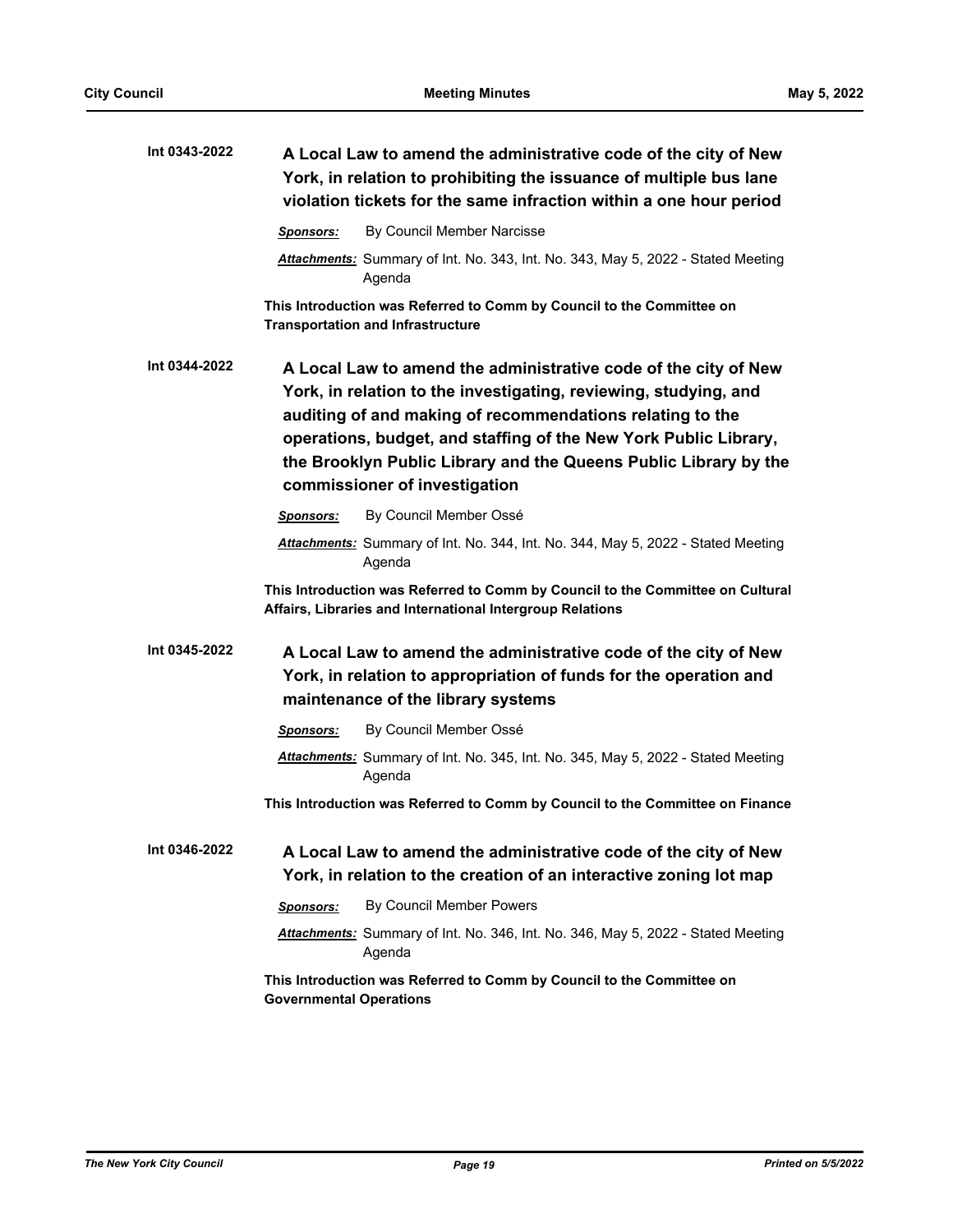| Int 0347-2022 |                                 | A Local Law to amend the administrative code of the city of New<br>York, in relation to suspending the tax imposed by chapter 24 of<br>title 11 of such code for the tax year beginning on June 1, 2022 |
|---------------|---------------------------------|---------------------------------------------------------------------------------------------------------------------------------------------------------------------------------------------------------|
|               | <b>Sponsors:</b>                | By Council Members Powers and Brannan (by request of the Mayor)                                                                                                                                         |
|               |                                 | Attachments: Summary of Int. No. 347, Int. No. 347, May 5, 2022 - Stated Meeting<br>Agenda                                                                                                              |
|               |                                 | This Introduction was Referred to Comm by Council to the Committee on Finance                                                                                                                           |
| Int 0348-2022 |                                 | A Local Law to amend the administrative code of the city of New                                                                                                                                         |
|               |                                 | York, in relation to classifying credit card processing fees and                                                                                                                                        |
|               |                                 | bank fees as exempt expenditures                                                                                                                                                                        |
|               | <b>Sponsors:</b>                | By Council Members Powers and Yeger                                                                                                                                                                     |
|               |                                 | Attachments: Summary of Int. No. 348, Int. No. 348, May 5, 2022 - Stated Meeting<br>Agenda                                                                                                              |
|               | <b>Governmental Operations</b>  | This Introduction was Referred to Comm by Council to the Committee on                                                                                                                                   |
| Int 0349-2022 |                                 | A Local Law to amend the administrative code of the city of New<br>York, in relation to dyslexia screening and treatment in city jails                                                                  |
|               | Sponsors:                       | By The Public Advocate (Mr. Williams) and Council Member Powers                                                                                                                                         |
|               |                                 | <b>Attachments:</b> Summary of Int. No. 349, Int. No. 349, May 5, 2022 - Stated Meeting<br>Agenda                                                                                                       |
|               | <b>Justice</b>                  | This Introduction was Referred to Comm by Council to the Committee on Criminal                                                                                                                          |
| Int 0350-2022 |                                 | A Local Law to amend the administrative code of the city of New<br>York, in relation to private water and sewer pipelines                                                                               |
|               | <b>Sponsors:</b>                | By The Public Advocate (Mr. Williams) and Council Member Williams                                                                                                                                       |
|               |                                 | Attachments: Summary of Int. No. 350, Int. No. 350, May 5, 2022 - Stated Meeting<br>Agenda                                                                                                              |
|               | <b>Environmental Protection</b> | This Introduction was Referred to Comm by Council to the Committee on                                                                                                                                   |
| Int 0351-2022 |                                 | A Local Law to amend the administrative code of the city of New                                                                                                                                         |
|               |                                 | York, in relation to the creation of a task force to assess safety<br>risks at construction sites                                                                                                       |
|               | Sponsors:                       | By The Public Advocate (Mr. Williams) and Council Member Sanchez                                                                                                                                        |
|               |                                 | Attachments: Summary of Int. No. 351, Int. No. 351, May 5, 2022 - Stated Meeting<br>Agenda                                                                                                              |
|               | and Buildings                   | This Introduction was Referred to Comm by Council to the Committee on Housing                                                                                                                           |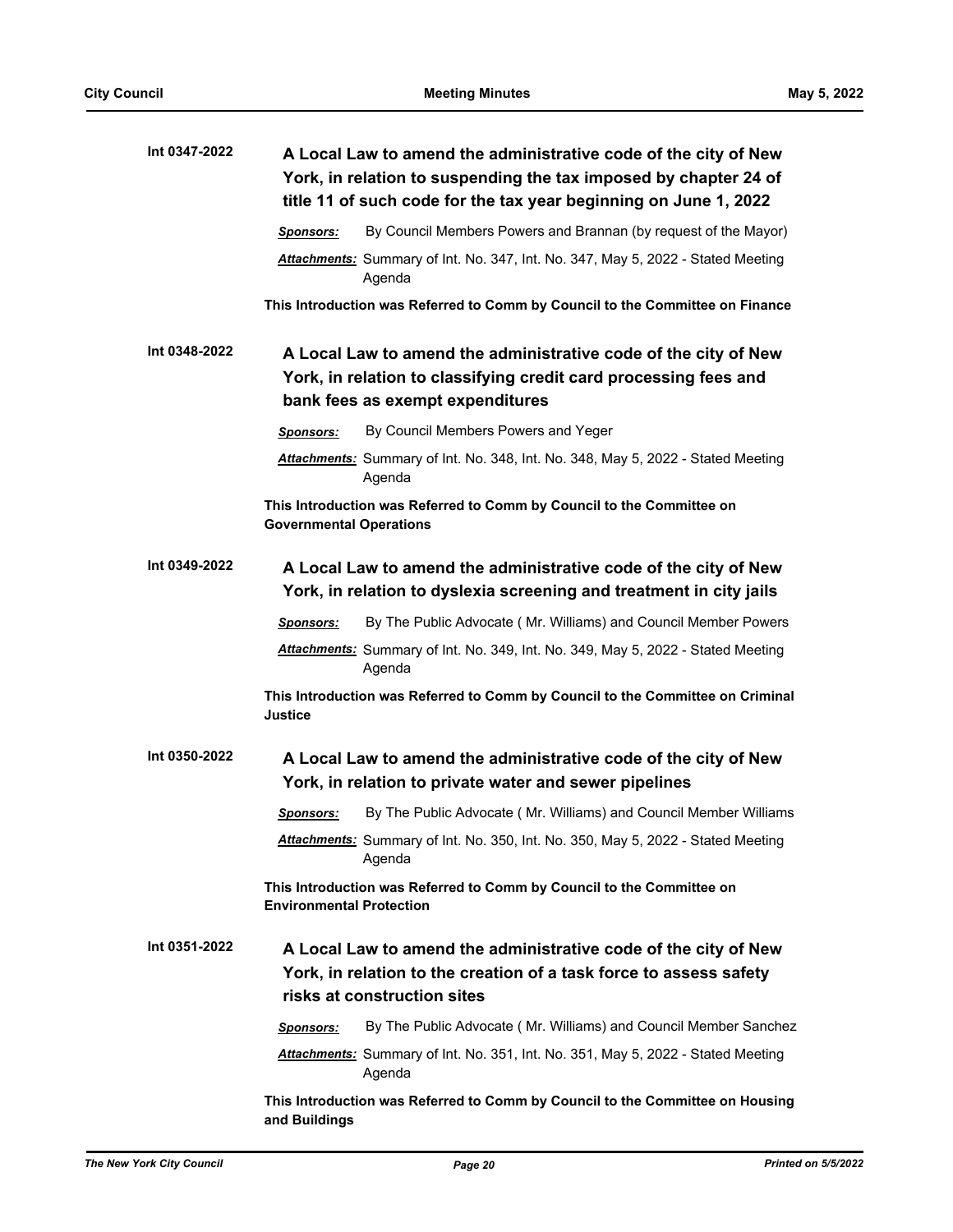| Int 0352-2022 | A Local Law to amend the administrative code of the city of New<br>York, in relation to requiring the registration of owners of vacant<br>property                                |
|---------------|-----------------------------------------------------------------------------------------------------------------------------------------------------------------------------------|
|               | By Council Members Restler, Hanks and Moya<br><b>Sponsors:</b>                                                                                                                    |
|               | Attachments: Summary of Int. No. 352, Int. No. 352, May 5, 2022 - Stated Meeting<br>Agenda                                                                                        |
|               | This Introduction was Referred to Comm by Council to the Committee on Housing<br>and Buildings                                                                                    |
| Int 0353-2022 | A Local Law to amend the administrative code of the city of New                                                                                                                   |
|               | York, in relation to requiring the department of investigation to                                                                                                                 |
|               | investigate allegations of evidentiary misconduct by police<br><b>officers</b>                                                                                                    |
|               | Sponsors:<br>By Council Members Restler, Cabán, Ossé, Hudson, Gutiérrez, Nurse,<br>Hanif, Won and Avilés                                                                          |
|               | Attachments: Summary of Int. No. 353, Int. No. 353, May 5, 2022 - Stated Meeting<br>Agenda                                                                                        |
|               | This Introduction was Referred to Comm by Council to the Committee on<br><b>Oversight and Investigations</b>                                                                      |
| Int 0354-2022 | A Local Law to amend the administrative code of the city of New<br>York, in relation to establishing an office of continuing education<br>and adult literacy                      |
|               | By Council Members Riley and Ung<br><b>Sponsors:</b>                                                                                                                              |
|               | Attachments: Summary of Int. No. 354, Int. No. 354, May 5, 2022 - Stated Meeting<br>Agenda                                                                                        |
|               | This Introduction was Referred to Comm by Council to the Committee on<br><b>Education</b>                                                                                         |
| Int 0355-2022 | A Local Law to amend the administrative code of the city of New<br>York, in relation to permitting incarcerated individuals in city jails<br>to choose the gender of their doctor |
|               | By Council Member Rivera<br>Sponsors:                                                                                                                                             |
|               | Attachments: Summary of Int. No. 355, Int. No. 355, May 5, 2022 - Stated Meeting<br>Agenda                                                                                        |
|               | This Introduction was Referred to Comm by Council to the Committee on Criminal<br><b>Justice</b>                                                                                  |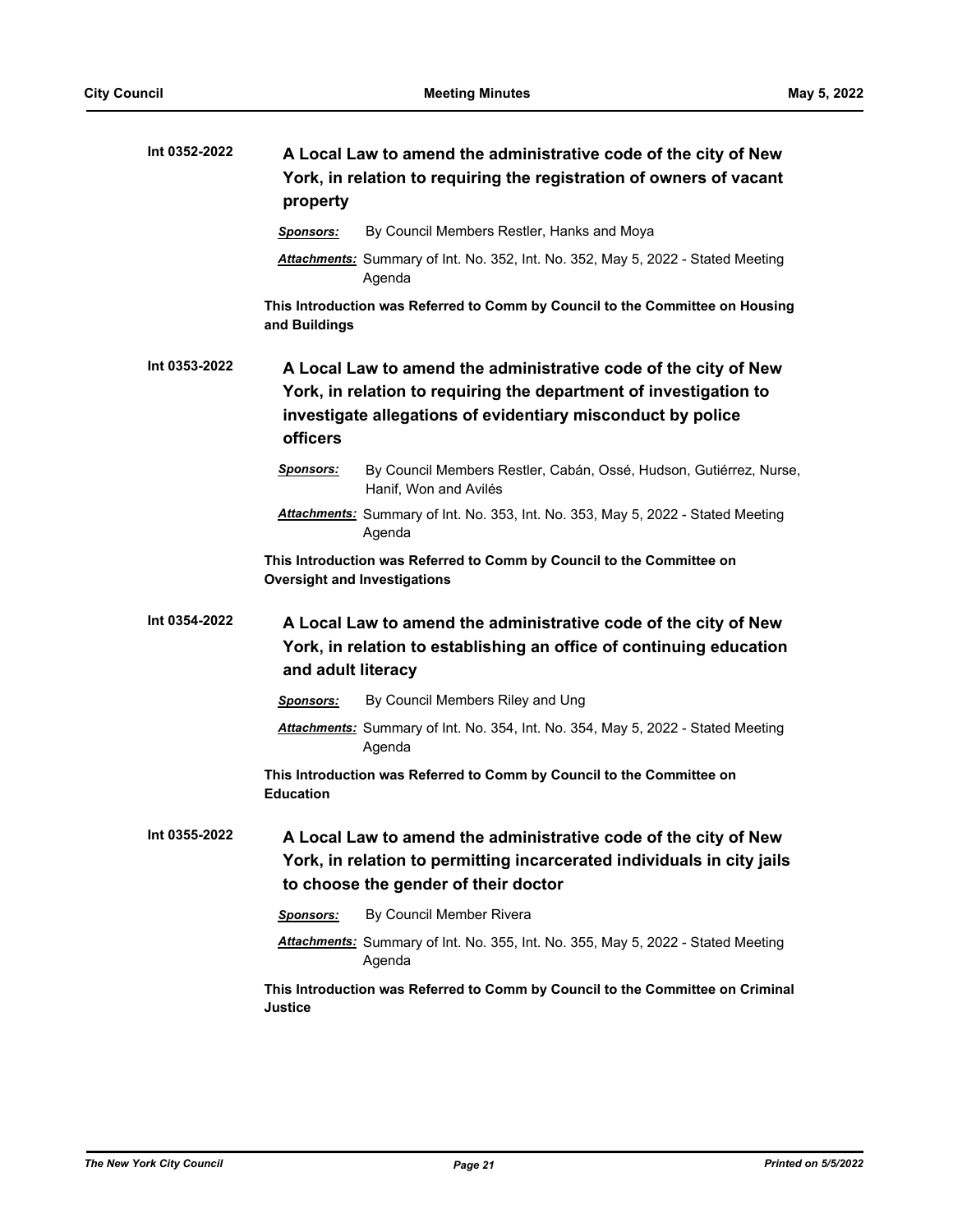| Int 0356-2022 | A Local Law to amend the administrative code of the city of New<br>York, in relation to establishing a program for child visitors of<br>department of correction facilities                                              |  |
|---------------|--------------------------------------------------------------------------------------------------------------------------------------------------------------------------------------------------------------------------|--|
|               | By Council Member Rivera<br>Sponsors:                                                                                                                                                                                    |  |
|               | Attachments: Summary of Int. No. 356, Int. No. 356, May 5, 2022 - Stated Meeting<br>Agenda                                                                                                                               |  |
|               | This Introduction was Referred to Comm by Council to the Committee on Criminal<br>Justice                                                                                                                                |  |
| Int 0357-2022 | A Local Law to amend the administrative code of the city of New<br>York, in relation to requiring the department of correction to use<br>an electronic case management system to track investigations of<br>sexual abuse |  |
|               | By Council Member Rivera<br><b>Sponsors:</b>                                                                                                                                                                             |  |
|               | Attachments: Summary of Int. No. 357, Int. No. 357, May 5, 2022 - Stated Meeting<br>Agenda                                                                                                                               |  |
|               | This Introduction was Referred to Comm by Council to the Committee on Criminal<br>Justice                                                                                                                                |  |
| Int 0358-2022 | A Local Law to amend the New York city charter, in relation to<br>creating expedited processing of FOIL requests to professional<br>journalists                                                                          |  |
|               | By Council Member Rivera<br><b>Sponsors:</b>                                                                                                                                                                             |  |
|               | Attachments: Summary of Int. No. 358, Int. No. 358, May 5, 2022 - Stated Meeting<br>Agenda                                                                                                                               |  |
|               | This Introduction was Referred to Comm by Council to the Committee on<br><b>Governmental Operations</b>                                                                                                                  |  |
| Int 0359-2022 | A Local Law to amend the administrative code of the city of New<br>York, in relation to reporting on surveillance data                                                                                                   |  |
|               | By Council Member Rivera<br>Sponsors:                                                                                                                                                                                    |  |
|               | Attachments: Summary of Int. No. 359, Int. No. 359, May 5, 2022 - Stated Meeting<br>Agenda                                                                                                                               |  |
|               | This Introduction was Referred to Comm by Council to the Committee on<br><b>Governmental Operations</b>                                                                                                                  |  |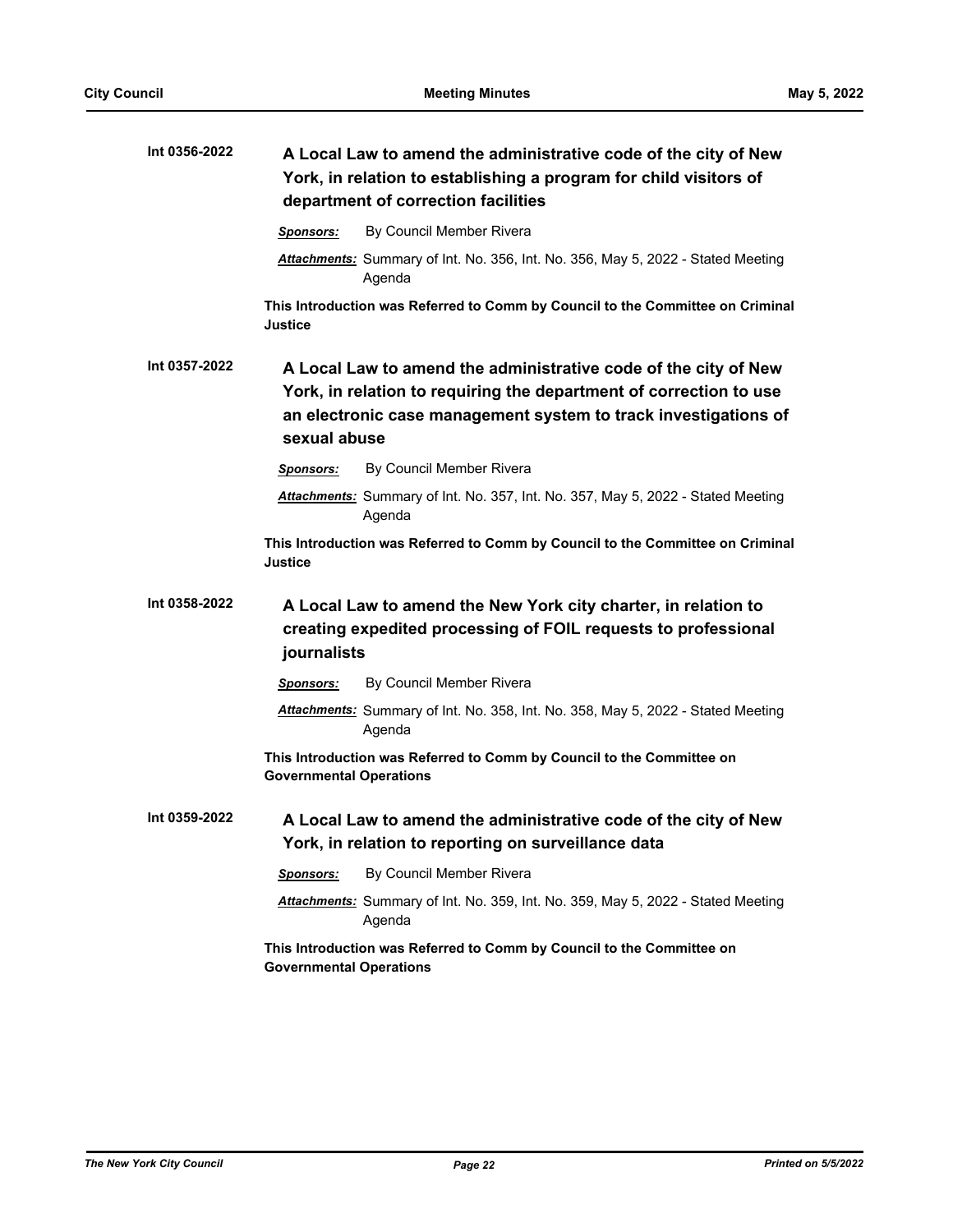| Int 0360-2022 | A Local Law to amend the administrative code of the city of New<br>York, in relation to abolishing the criminal group database and<br>prohibiting the establishment of a successor database                                                                                                                                                                                        |
|---------------|------------------------------------------------------------------------------------------------------------------------------------------------------------------------------------------------------------------------------------------------------------------------------------------------------------------------------------------------------------------------------------|
|               | By Council Members Rivera, Cabán and Stevens<br>Sponsors:                                                                                                                                                                                                                                                                                                                          |
|               | <b>Attachments:</b> Summary of Int. No. 360, Int. No. 360, May 5, 2022 - Stated Meeting<br>Agenda                                                                                                                                                                                                                                                                                  |
|               | This Introduction was Referred to Comm by Council to the Committee on Public<br><b>Safety</b>                                                                                                                                                                                                                                                                                      |
| Res 0156-2022 | Resolution calling on the New York State Legislature to pass, and<br>the Governor to sign the Treatment Not Jail Act (S2881 /A6603),<br>which would amend Criminal Procedure Law Article 216 of the<br>judicial diversion law in order to expand eligibility for treatment<br>for court-involved individuals and shift the presumption from<br>incarceration to community support. |
|               | By Council Members Rivera and Hudson<br>Sponsors:                                                                                                                                                                                                                                                                                                                                  |
|               | Attachments: Res. No. 156, May 5, 2022 - Stated Meeting Agenda                                                                                                                                                                                                                                                                                                                     |
|               | This Resolution was Referred to Comm by Council to the Committee on Criminal<br><b>Justice</b>                                                                                                                                                                                                                                                                                     |
| Int 0361-2022 | A Local Law in relation to authorizing the use of temporary<br>outdoor heaters by healthcare facilities                                                                                                                                                                                                                                                                            |
|               | By Council Member Salamanca Jr.<br><b>Sponsors:</b>                                                                                                                                                                                                                                                                                                                                |
|               | Attachments: Summary of Int. No. 361, Int. No. 361, May 5, 2022 - Stated Meeting<br>Agenda                                                                                                                                                                                                                                                                                         |
|               | This Introduction was Referred to Comm by Council to the Committee on<br><b>Hospitals</b>                                                                                                                                                                                                                                                                                          |
| Int 0362-2022 | A Local Law to amend the administrative code of the city of New<br>York, in relation to requiring the department of housing<br>preservation and development to report on the disposition of city<br>property for affordable housing development                                                                                                                                    |
|               | By Council Member Salamanca Jr.<br><b>Sponsors:</b>                                                                                                                                                                                                                                                                                                                                |
|               | Attachments: Summary of Int. No. 362, Int. No. 362, May 5, 2022 - Stated Meeting<br>Agenda                                                                                                                                                                                                                                                                                         |
|               | This Introduction was Referred to Comm by Council to the Committee on Housing<br>and Buildings                                                                                                                                                                                                                                                                                     |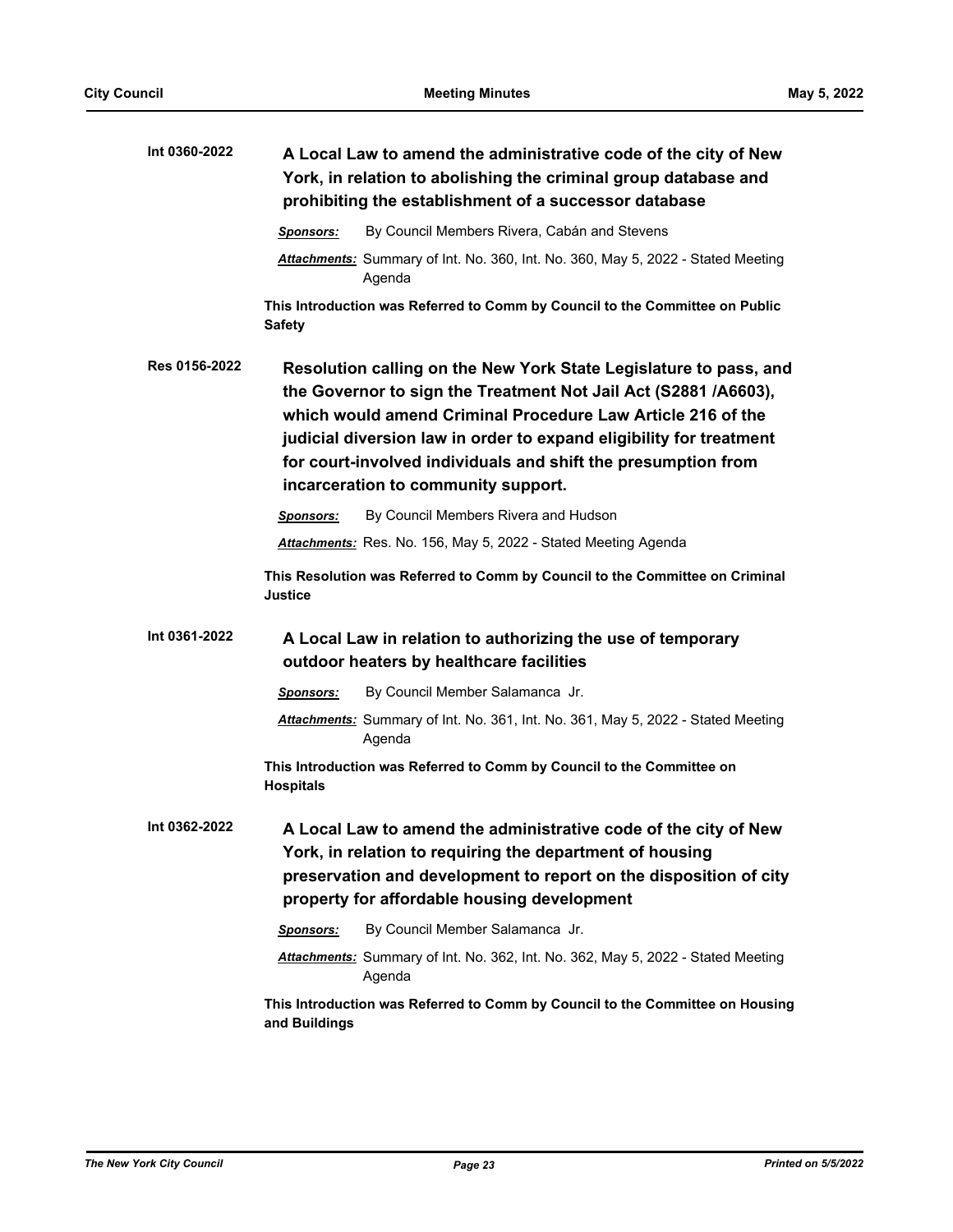| Int 0363-2022 |                  | A Local Law to amend the administrative code of the city of New<br>York, in relation to requiring reports on police department<br>response times to minor traffic crashes         |
|---------------|------------------|-----------------------------------------------------------------------------------------------------------------------------------------------------------------------------------|
|               | <b>Sponsors:</b> | By Council Member Salamanca Jr.                                                                                                                                                   |
|               |                  | Attachments: Summary of Int. No. 363, Int. No. 363, May 5, 2022 - Stated Meeting<br>Agenda                                                                                        |
|               | <b>Safety</b>    | This Introduction was Referred to Comm by Council to the Committee on Public                                                                                                      |
| Int 0364-2022 |                  | A Local Law to amend the administrative code of the city of New<br>York, in relation to posting contact information for workforce<br>career centers at city development projects  |
|               | <b>Sponsors:</b> | By Council Member Salamanca Jr.                                                                                                                                                   |
|               |                  | Attachments: Summary of Int. No. 364, Int. No. 364, May 5, 2022 - Stated Meeting<br>Agenda                                                                                        |
|               | <b>Business</b>  | This Introduction was Referred to Comm by Council to the Committee on Small                                                                                                       |
| Res 0157-2022 | beverages        | <b>Resolution calling upon the United States Food and Drug</b><br>Administration to require warning labels on sugar sweetened                                                     |
|               | <b>Sponsors:</b> | By Council Member Schulman and The Public Advocate (Mr. Williams)                                                                                                                 |
|               |                  | Attachments: Res. No. 157, May 5, 2022 - Stated Meeting Agenda                                                                                                                    |
|               |                  | This Resolution was Referred to Comm by Council to the Committee on Health                                                                                                        |
| Int 0365-2022 |                  | A Local Law to amend the administrative code of the city of New<br>York, in relation to the provision of mental health services for<br>children visiting incarcerated individuals |
|               | <b>Sponsors:</b> | By Council Members Stevens, Narcisse, Riley and Williams                                                                                                                          |
|               |                  | Attachments: Summary of Int. No. 365, Int. No. 365, May 5, 2022 - Stated Meeting<br>Agenda                                                                                        |
|               | <b>Justice</b>   | This Introduction was Referred to Comm by Council to the Committee on Criminal                                                                                                    |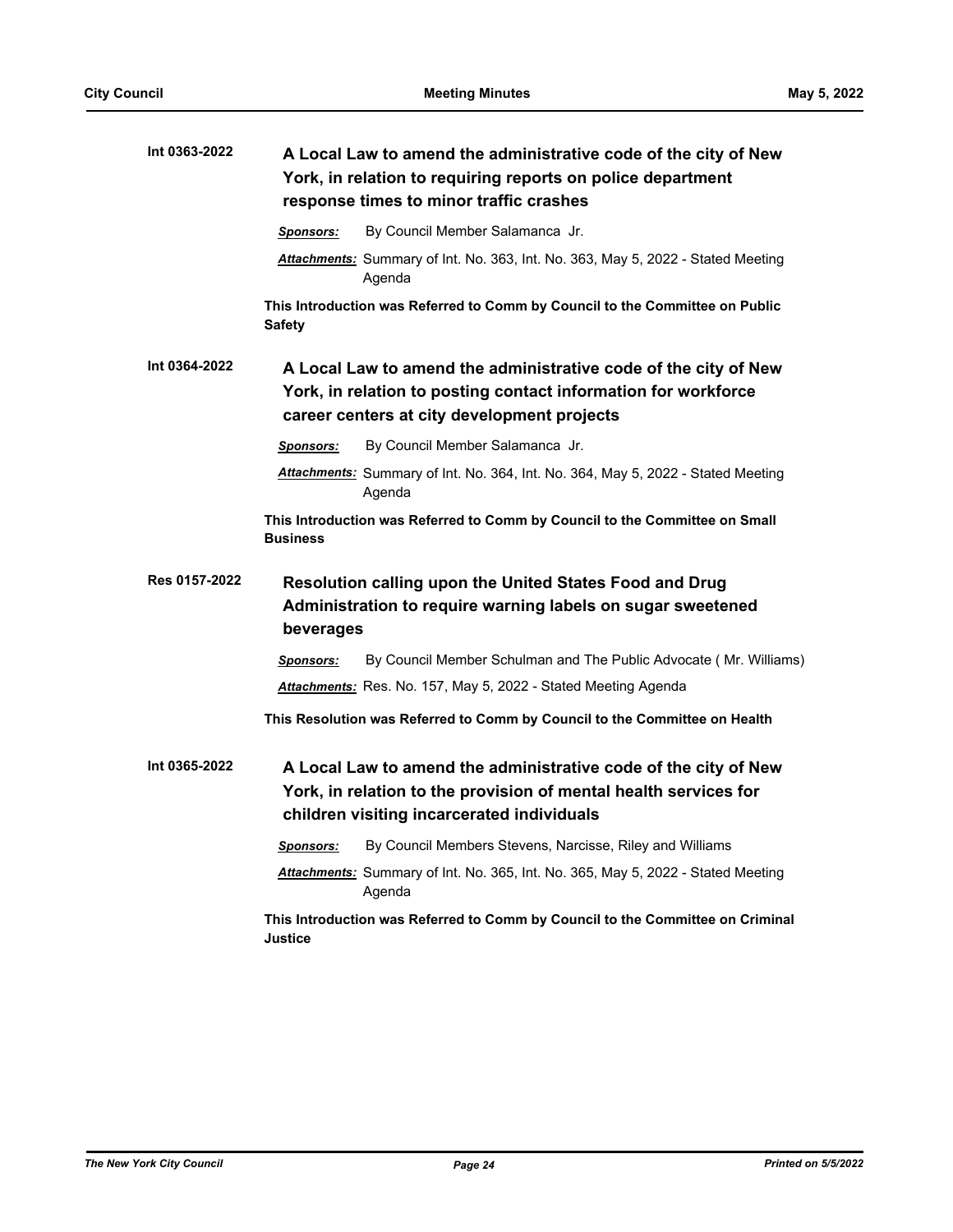| Int 0366-2022 | A Local Law to amend the administrative code, in relation to<br>requiring the department of consumer and worker protection to<br>report on public use of the department's financial empowerment<br>centers and student debt distress in the city |
|---------------|--------------------------------------------------------------------------------------------------------------------------------------------------------------------------------------------------------------------------------------------------|
|               | By Council Member Velázquez<br><b>Sponsors:</b>                                                                                                                                                                                                  |
|               | Attachments: Summary of Int. No. 366, Int. No. 366, May 5, 2022 - Stated Meeting<br>Agenda                                                                                                                                                       |
|               | This Introduction was Referred to Comm by Council to the Committee on<br><b>Consumer and Worker Protection</b>                                                                                                                                   |
| Int 0367-2022 | A Local Law to amend the New York city charter, in relation to<br>establishing an office of pandemic preparedness                                                                                                                                |
|               | By Council Member Velázquez<br><b>Sponsors:</b>                                                                                                                                                                                                  |
|               | Attachments: Summary of Int. No. 367, Int. No. 367, May 5, 2022 - Stated Meeting<br>Agenda                                                                                                                                                       |
|               | This Introduction was Referred to Comm by Council to the Committee on<br><b>Governmental Operations</b>                                                                                                                                          |
| Int 0368-2022 | A Local Law to amend the administrative code of the city of New<br>York, in relation to the creation of a city food delivery mobile<br>application                                                                                               |
|               | By Council Member Velázquez<br><b>Sponsors:</b>                                                                                                                                                                                                  |
|               | Attachments: Summary of Int. No. 368, Int. No. 368, May 5, 2022 - Stated Meeting<br>Agenda                                                                                                                                                       |
|               | This Introduction was Referred to Comm by Council to the Committee on<br><b>Technology</b>                                                                                                                                                       |
| Int 0369-2022 | A Local Law to amend the administrative code of the city of New<br>York, in relation to requiring the installation of reflective material<br>on bollards, curbs, posts, and roundabouts                                                          |
|               | By Council Member Velázquez<br>Sponsors:                                                                                                                                                                                                         |
|               | Attachments: Summary of Int. No. 369, Int. No. 369, May 5, 2022 - Stated Meeting<br>Agenda                                                                                                                                                       |
|               | This Introduction was Referred to Comm by Council to the Committee on<br><b>Transportation and Infrastructure</b>                                                                                                                                |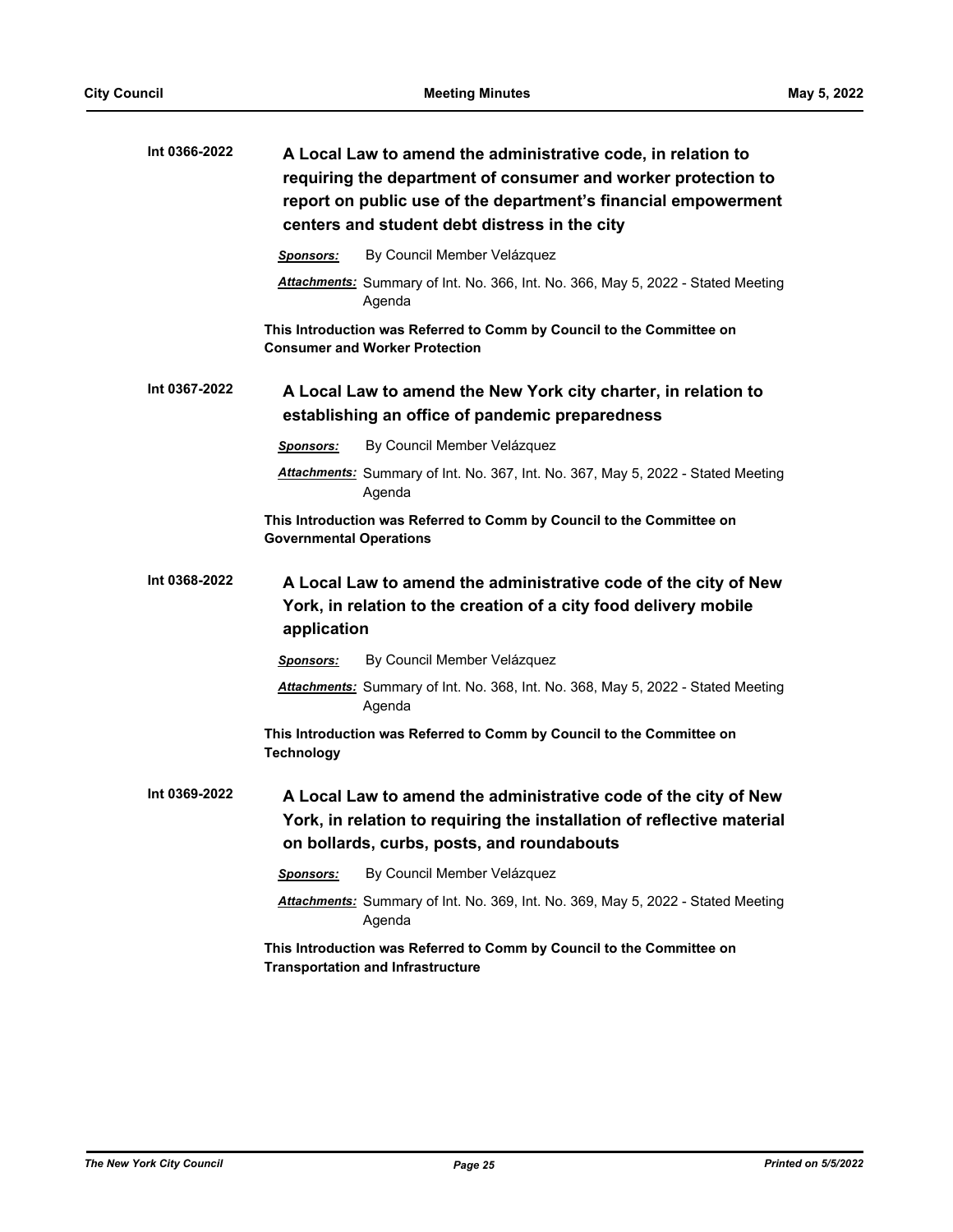| Int 0370-2022 | A Local Law to amend the administrative code of the city of New<br>York, in relation to requiring the police department to report<br>annually on officer resignations prior to becoming eligible for<br>retirement with pension                                                                                                                                                                                                                                                                                                                                                                                                                                                                                                                                                                                                                                                                                                                   |  |
|---------------|---------------------------------------------------------------------------------------------------------------------------------------------------------------------------------------------------------------------------------------------------------------------------------------------------------------------------------------------------------------------------------------------------------------------------------------------------------------------------------------------------------------------------------------------------------------------------------------------------------------------------------------------------------------------------------------------------------------------------------------------------------------------------------------------------------------------------------------------------------------------------------------------------------------------------------------------------|--|
|               | By Council Member Vernikov<br><b>Sponsors:</b>                                                                                                                                                                                                                                                                                                                                                                                                                                                                                                                                                                                                                                                                                                                                                                                                                                                                                                    |  |
|               | Attachments: Summary of Int. No. 370, Int. No. 370, May 5, 2022 - Stated Meeting<br>Agenda                                                                                                                                                                                                                                                                                                                                                                                                                                                                                                                                                                                                                                                                                                                                                                                                                                                        |  |
|               | This Introduction was Referred to Comm by Council to the Committee on Public<br><b>Safety</b>                                                                                                                                                                                                                                                                                                                                                                                                                                                                                                                                                                                                                                                                                                                                                                                                                                                     |  |
| Int 0371-2022 | A Local Law to amend the New York city charter, in relation to the<br>reporting of revenue from the issuance of violations and the<br>imposition of related fines                                                                                                                                                                                                                                                                                                                                                                                                                                                                                                                                                                                                                                                                                                                                                                                 |  |
|               | By Council Member Yeger<br>Sponsors:                                                                                                                                                                                                                                                                                                                                                                                                                                                                                                                                                                                                                                                                                                                                                                                                                                                                                                              |  |
|               | Attachments: Summary of Int. No. 371, Int. No. 371, May 5, 2022 - Stated Meeting<br>Agenda                                                                                                                                                                                                                                                                                                                                                                                                                                                                                                                                                                                                                                                                                                                                                                                                                                                        |  |
|               | This Introduction was Referred to Comm by Council to the Committee on<br><b>Governmental Operations</b>                                                                                                                                                                                                                                                                                                                                                                                                                                                                                                                                                                                                                                                                                                                                                                                                                                           |  |
| LU 0052-2022  | Application number C 220159 HAK (Sutter Place NCP) submitted<br>by the Department of Housing Preservation and Development<br>(HPD), pursuant to Article 16 of the General Municipal Law of New<br>York State for the designation of an Urban Development Action<br>Area and an Urban Development Action Area Project for such<br>area, and pursuant to Section 197-c of the New York City Charter<br>for the disposition of such property to a developer to be selected<br>by HPD, to facilitate the development of four buildings containing<br>an approximate total of 46 affordable housing units and a<br>commercial space on property located at 492-496 Glenmore<br>Avenue (Block 3725, Lots 12 and 13), 2358-2363 Pitkin Avenue<br>(Block 4015, Lots 22, 23, and 24), 943 Dumont Avenue (Block<br>4063, Lot 52), and 743 Blake Avenue (Block 3775, Lot 150),<br>Borough of Brooklyn, Community District 5, Council Districts 37<br>and 42. |  |
|               | By Council Member Salamanca Jr.<br><b>Sponsors:</b>                                                                                                                                                                                                                                                                                                                                                                                                                                                                                                                                                                                                                                                                                                                                                                                                                                                                                               |  |
|               | <b>Attachments:</b> May 5, 2022 - Stated Meeting Agenda                                                                                                                                                                                                                                                                                                                                                                                                                                                                                                                                                                                                                                                                                                                                                                                                                                                                                           |  |
|               | This Land Use Application was Referred to Comm by Council to the Committee on<br><b>Land Use</b>                                                                                                                                                                                                                                                                                                                                                                                                                                                                                                                                                                                                                                                                                                                                                                                                                                                  |  |
|               | Attachments: May 5, 2022 - Stated Meeting Agenda                                                                                                                                                                                                                                                                                                                                                                                                                                                                                                                                                                                                                                                                                                                                                                                                                                                                                                  |  |
|               | This Land Use Application was Referred to Comm by Council to the<br>Subcommittee on Landmarks, Public Sitings and Dispositions                                                                                                                                                                                                                                                                                                                                                                                                                                                                                                                                                                                                                                                                                                                                                                                                                    |  |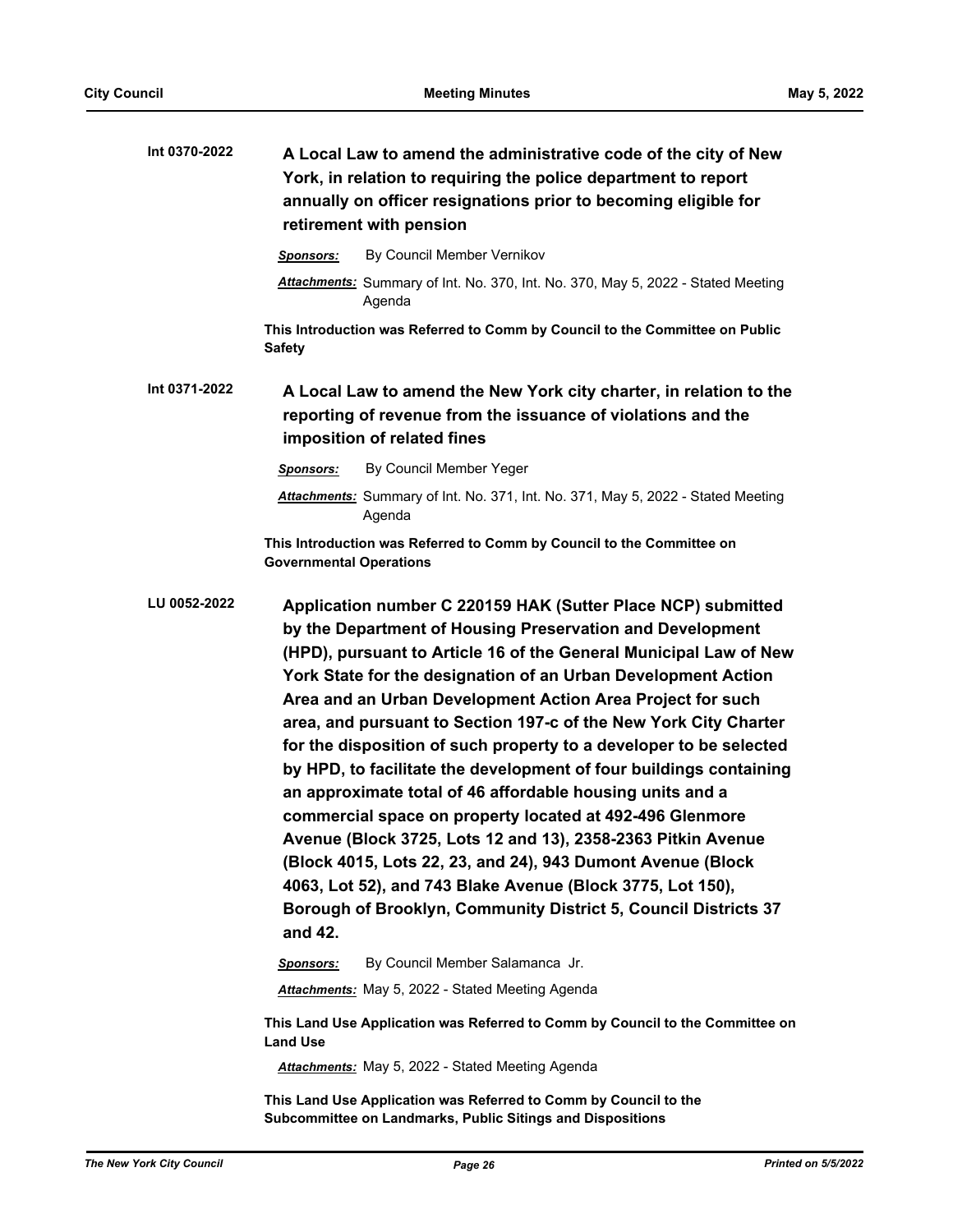| LU 0053-2022 | Application number C 220134 ZMM (One 45/Museum of Civil<br>Rights) submitted by One45 Lenox, LLC, pursuant to Sections<br>197-c and 201 of the New York City Charter for an amendment of<br>the Zoning Map, Section No. 6a, eliminating from an existing R7-2<br>District a C1-4 District, changing from an R7-2 District to a C4-6<br>District, changing from a C8-3 District to a C4-6 District, Borough<br>of Manhattan, Community District 10, Council District 9.                                                    |  |
|--------------|---------------------------------------------------------------------------------------------------------------------------------------------------------------------------------------------------------------------------------------------------------------------------------------------------------------------------------------------------------------------------------------------------------------------------------------------------------------------------------------------------------------------------|--|
|              | By Council Member Salamanca Jr.<br><b>Sponsors:</b>                                                                                                                                                                                                                                                                                                                                                                                                                                                                       |  |
|              | Attachments: May 5, 2022 - Stated Meeting Agenda                                                                                                                                                                                                                                                                                                                                                                                                                                                                          |  |
|              | This Land Use Application was Referred to Comm by Council to the Committee on<br><b>Land Use</b>                                                                                                                                                                                                                                                                                                                                                                                                                          |  |
|              | <b>Attachments:</b> May 5, 2022 - Stated Meeting Agenda                                                                                                                                                                                                                                                                                                                                                                                                                                                                   |  |
|              | This Land Use Application was Referred to Comm by Council to the<br><b>Subcommittee on Zoning and Franchises</b>                                                                                                                                                                                                                                                                                                                                                                                                          |  |
| LU 0054-2022 | Application number N 220135 ZRM (One 45/Museum of Civil<br>Rights) submitted by One45 Lenox, LLC, pursuant to Section 201<br>of the New York City Charter, for an amendment of the Zoning<br>Resolution of the City of New York, modifying Article VII, Chapter<br>4 for the purpose of amending location of commercial use<br>regulations, and modifying APPENDIX F for the purpose of<br>establishing a Mandatory Inclusionary Housing area, Borough of<br><b>Manhattan, Community District 10, Council District 9.</b> |  |
|              | By Council Member Salamanca Jr.<br><b>Sponsors:</b>                                                                                                                                                                                                                                                                                                                                                                                                                                                                       |  |
|              | Attachments: May 5, 2022 - Stated Meeting Agenda                                                                                                                                                                                                                                                                                                                                                                                                                                                                          |  |
|              | This Land Use Application was Referred to Comm by Council to the Committee on                                                                                                                                                                                                                                                                                                                                                                                                                                             |  |

**Land Use**

*Attachments:* May 5, 2022 - Stated Meeting Agenda

**This Land Use Application was Referred to Comm by Council to the Subcommittee on Zoning and Franchises**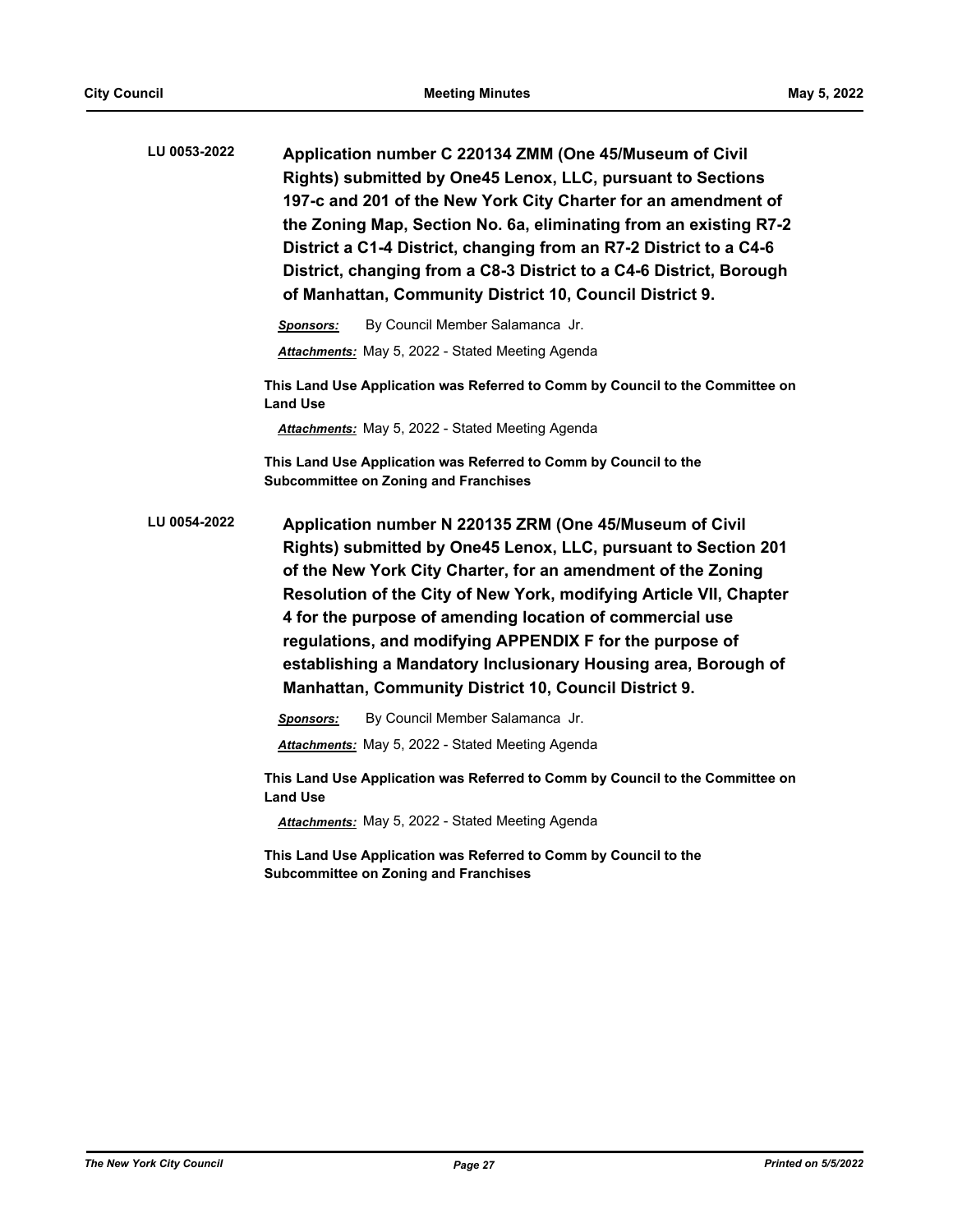**Application number C 220136 ZSM (One 45/Museum of Civil Rights) submitted by One45 Lenox, LLC, pursuant to Sections 197c and 201 of the New York City Charter for the grant of a special permit pursuant to Section 74-743 of the Zoning Resolution to modify the tower regulations of Section 35-64 (Special Tower Regulations for Mixed Buildings) of a mixed-use building (Building 1), in connection with a proposed mixed-use development, within a large-scale general development, bounded by West 145th Street, Lenox Avenue – Malcolm X. Boulevard, West 144th Street, a line 100 feet northwesterly of Lenox Avenue – Malcolm X. Boulevard, a line midway between West 144th Street and West 145th Street, and a line 160 feet southeasterly of Adam Clayton Powell Jr. Boulevard (Block 2013, Lots 29, 33, 38, 44 and 50), in a C4-6 District, Borough of Manhattan, Community District 10, Council District 9. LU 0055-2022**

> *Sponsors:* By Council Member Salamanca Jr. *Attachments:* May 5, 2022 - Stated Meeting Agenda

**This Land Use Application was Referred to Comm by Council to the Committee on Land Use**

*Attachments:* May 5, 2022 - Stated Meeting Agenda

**This Land Use Application was Referred to Comm by Council to the Subcommittee on Zoning and Franchises**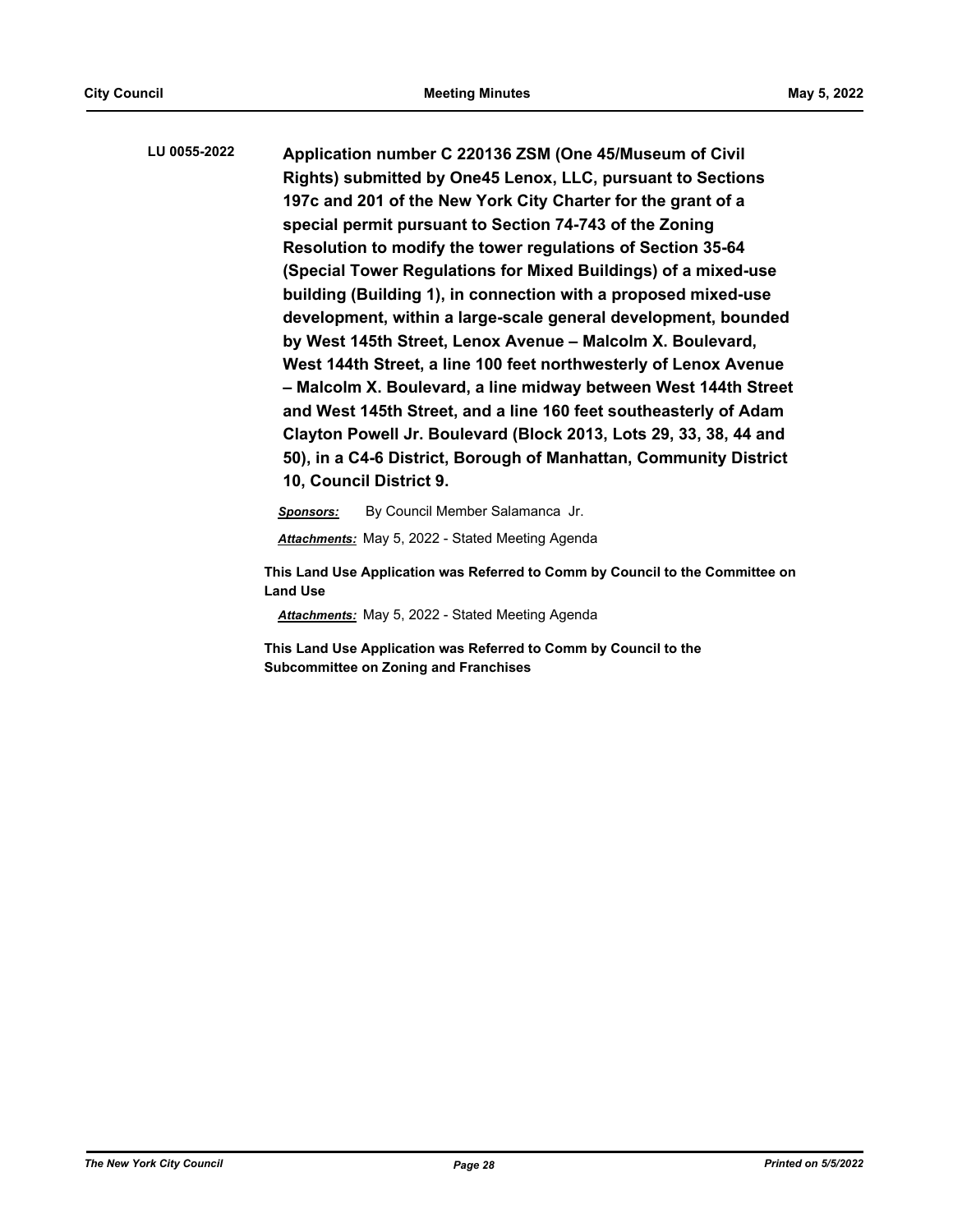**Application number C 220137(A) ZSM (One 45/Museum of Civil Rights) submitted by One45 Lenox, LLC, pursuant to Sections 197-c and 201 and proposed for modification pursuant to Section 2-06(c)(1) of the Uniform Land Use Review Procedure of the New York City Charter for the grant of special permits pursuant to Section 74-744(b) of the Zoning Resolution to modify requirements of Section 32-42 (Location Within Buildings) to allow commercial uses (banquet hall use & office amenity space) to be located above residential use, and to modify the requirements of Section 32-423 (Limitation on ground floor location) to allow Use Group 9 uses (banquet hall use) to be located within 50 feet of the street wall of a mixed-use building (Building 1); and Section 74-744(c) of the Zoning Resolution to modify the signage regulations of Section 32-641 (Total Surface Area of Signs), 32-642 (Non-Illuminated Signs), 32-644 (Illuminated or Flashing Signs in C4, C5-4, C6 & C7 Districts), Section 32-652 (Permitted Projection in all other Commercial Districts) and Section 32-655 (Height of Signs in all other Commercial Districts); in connection with a proposed mixed-use development, within a large-scale general development, bounded by West 145th Street, Lenox Avenue – Malcolm X. Boulevard, West 144th Street, a line 100 feet northwesterly of Lenox Avenue – Malcolm X. Boulevard, a line midway between West 144th Street and West 145th Street, and a line 160 feet southeasterly of Adam Clayton Powell Jr. Boulevard (Block 2013, Lots 29, 33, 38, 44 and 50), in a C4-6 District, Borough of Manhattan, Community District 10, Council District 9. LU 0056-2022**

*Sponsors:* By Council Member Salamanca Jr.

*Attachments:* May 5, 2022 - Stated Meeting Agenda

**This Land Use Application was Referred to Comm by Council to the Committee on Land Use**

*Attachments:* May 5, 2022 - Stated Meeting Agenda

**This Land Use Application was Referred to Comm by Council to the Subcommittee on Zoning and Franchises**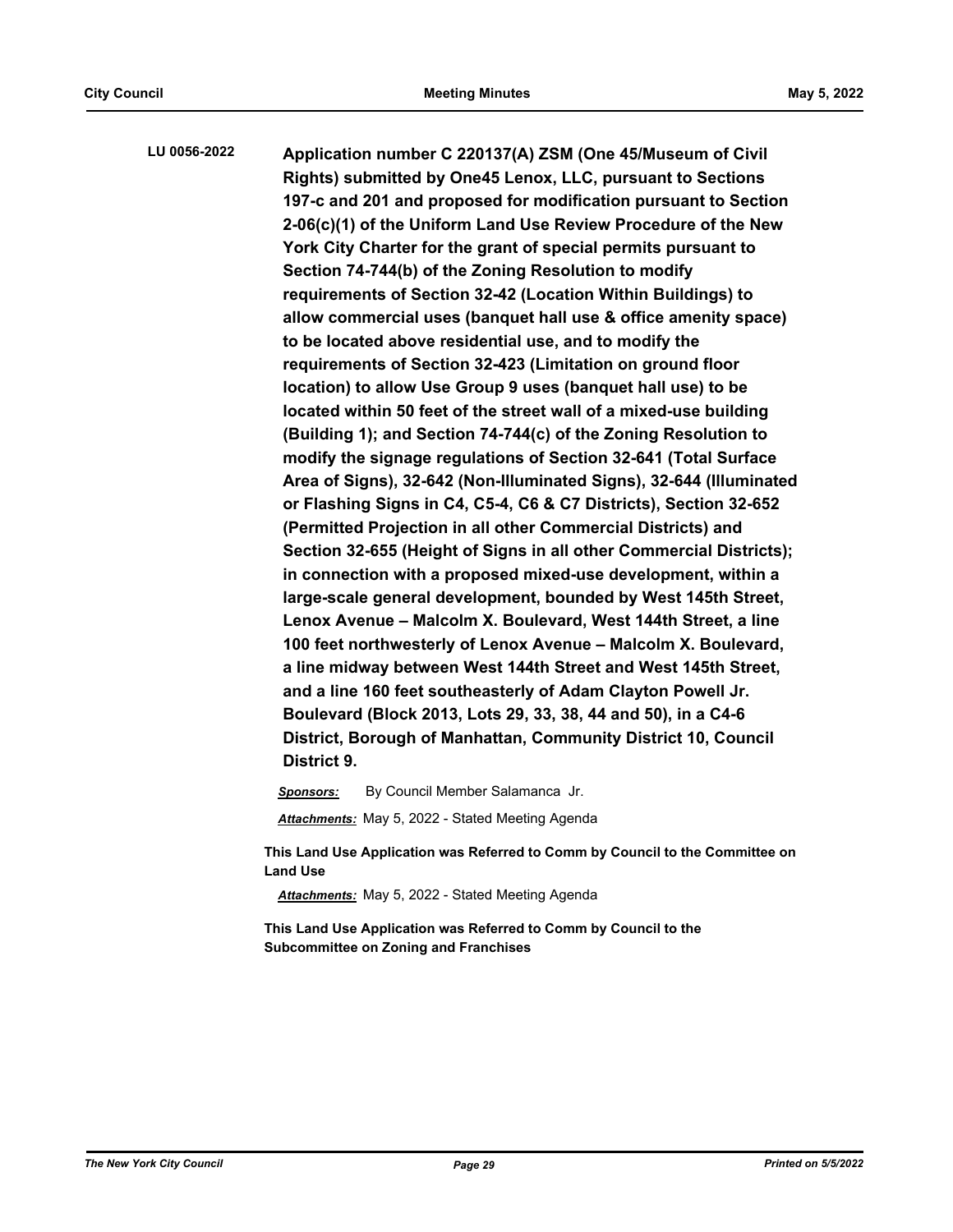| LU 0057-2022 | Application number C 220142 ZSM (One 45/Museum of Civil<br>Rights) submitted by One45 Lenox, LLC, pursuant to<br>Sections 197-c and 201 of the New York City Charter for the grant<br>of a special permit pursuant to Section 74-533 of the Zoning<br>Resolution to reduce the required accessory off-street parking<br>spaces to 130 spaces (20%) for dwelling units in a development<br>within a Transit Zone, that includes at least 20 percent of all<br>dwelling units as income-restricted housing units, in connection<br>with a proposed mixed-use development, within a large-scale<br>general development, bounded by West 145th Street, Lenox<br>Avenue - Malcolm X. Boulevard, West 144th Street, a line 100 feet<br>northwesterly of Lenox Avenue - Malcolm X. Boulevard, a line<br>midway between West 144th Street and West 145th Street, and a<br>line 160 feet southeasterly of Adam Clayton Powell Jr. Boulevard<br>(Block 2013, Lots 29, 33, 38, 44 and 50), in a C4-6 District,<br>Borough of Manhattan, Community District 10, Council District 9.<br>By Council Member Salamanca Jr. |
|--------------|------------------------------------------------------------------------------------------------------------------------------------------------------------------------------------------------------------------------------------------------------------------------------------------------------------------------------------------------------------------------------------------------------------------------------------------------------------------------------------------------------------------------------------------------------------------------------------------------------------------------------------------------------------------------------------------------------------------------------------------------------------------------------------------------------------------------------------------------------------------------------------------------------------------------------------------------------------------------------------------------------------------------------------------------------------------------------------------------------------|
|              | Sponsors:<br><b>Attachments:</b> May 5, 2022 - Stated Meeting Agenda                                                                                                                                                                                                                                                                                                                                                                                                                                                                                                                                                                                                                                                                                                                                                                                                                                                                                                                                                                                                                                       |
|              | This Land Use Application was Referred to Comm by Council to the Committee on<br><b>Land Use</b><br>Attachments: May 5, 2022 - Stated Meeting Agenda                                                                                                                                                                                                                                                                                                                                                                                                                                                                                                                                                                                                                                                                                                                                                                                                                                                                                                                                                       |
|              | This Land Use Application was Referred to Comm by Council to the<br><b>Subcommittee on Zoning and Franchises</b>                                                                                                                                                                                                                                                                                                                                                                                                                                                                                                                                                                                                                                                                                                                                                                                                                                                                                                                                                                                           |
| LU 0058-2022 | Application number C 210391 ZMX (1930 Adee Avenue Rezoning)<br>submitted by Centerland Realty, LLC, pursuant to Sections 197-c<br>and 201 of the New York City Charter for the amendment of the<br>Zoning Map, Section Nos. 2b and 4a, by changing from an R4<br>District to an R6B District, Borough of the Bronx, Community<br>District 12, Council District 12.                                                                                                                                                                                                                                                                                                                                                                                                                                                                                                                                                                                                                                                                                                                                         |
|              | By Council Member Salamanca Jr.<br>Sponsors:                                                                                                                                                                                                                                                                                                                                                                                                                                                                                                                                                                                                                                                                                                                                                                                                                                                                                                                                                                                                                                                               |
|              | Attachments: May 5, 2022 - Stated Meeting Agenda                                                                                                                                                                                                                                                                                                                                                                                                                                                                                                                                                                                                                                                                                                                                                                                                                                                                                                                                                                                                                                                           |
|              | This Land Use Application was Referred to Comm by Council to the Committee on<br><b>Land Use</b>                                                                                                                                                                                                                                                                                                                                                                                                                                                                                                                                                                                                                                                                                                                                                                                                                                                                                                                                                                                                           |
|              | <b>Attachments:</b> May 5, 2022 - Stated Meeting Agenda                                                                                                                                                                                                                                                                                                                                                                                                                                                                                                                                                                                                                                                                                                                                                                                                                                                                                                                                                                                                                                                    |
|              | This Land Use Application was Referred to Comm by Council to the<br><b>Subcommittee on Zoning and Franchises</b>                                                                                                                                                                                                                                                                                                                                                                                                                                                                                                                                                                                                                                                                                                                                                                                                                                                                                                                                                                                           |